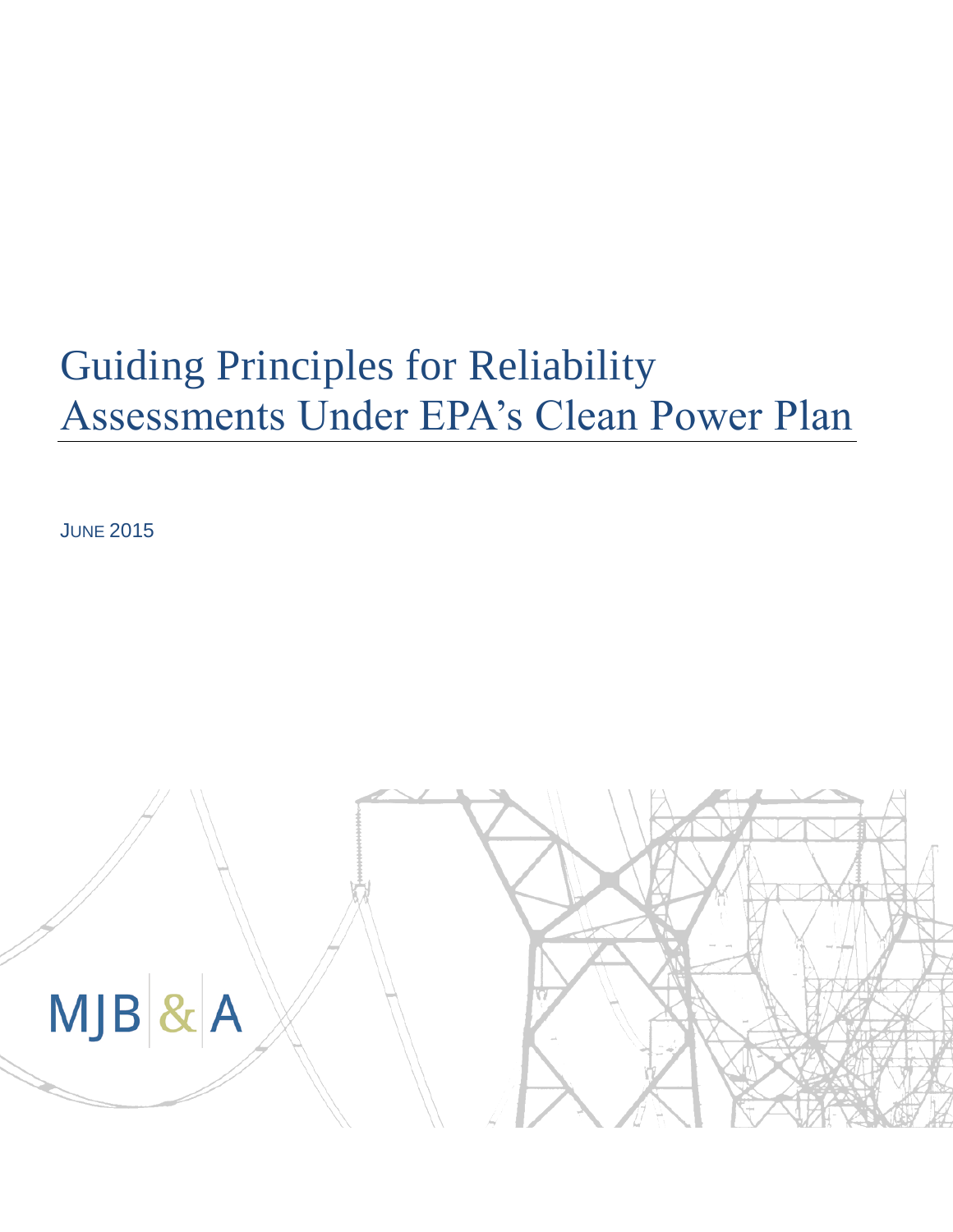#### ACKNOWLEDGEMENTS

The following whitepaper was prepared by M.J. Bradley and Associates. The authors would like to acknowledge the following industry experts for their review and valuable insights: Mark Ahlstrom, Lauren Azar, David Hilt, Brian Parsons, and Eric Svenson. Though the authors are indebted to their contributions, this whitepaper reflects the views of the authors alone.

#### REPORT AUTHORS

Paul J. Allen, M.J. Bradley & Associates LLC Christopher E. Van Atten, M.J. Bradley & Associates LLC Grace Vermeer, M.J. Bradley & Associates LLC

For questions or comments about this report, please contact:

M.J. Bradley & Associates LLC 47 Junction Square Drive Concord, MA 01742 Telephone: 978 369 5533 E-mail: pallen@mjbradley.com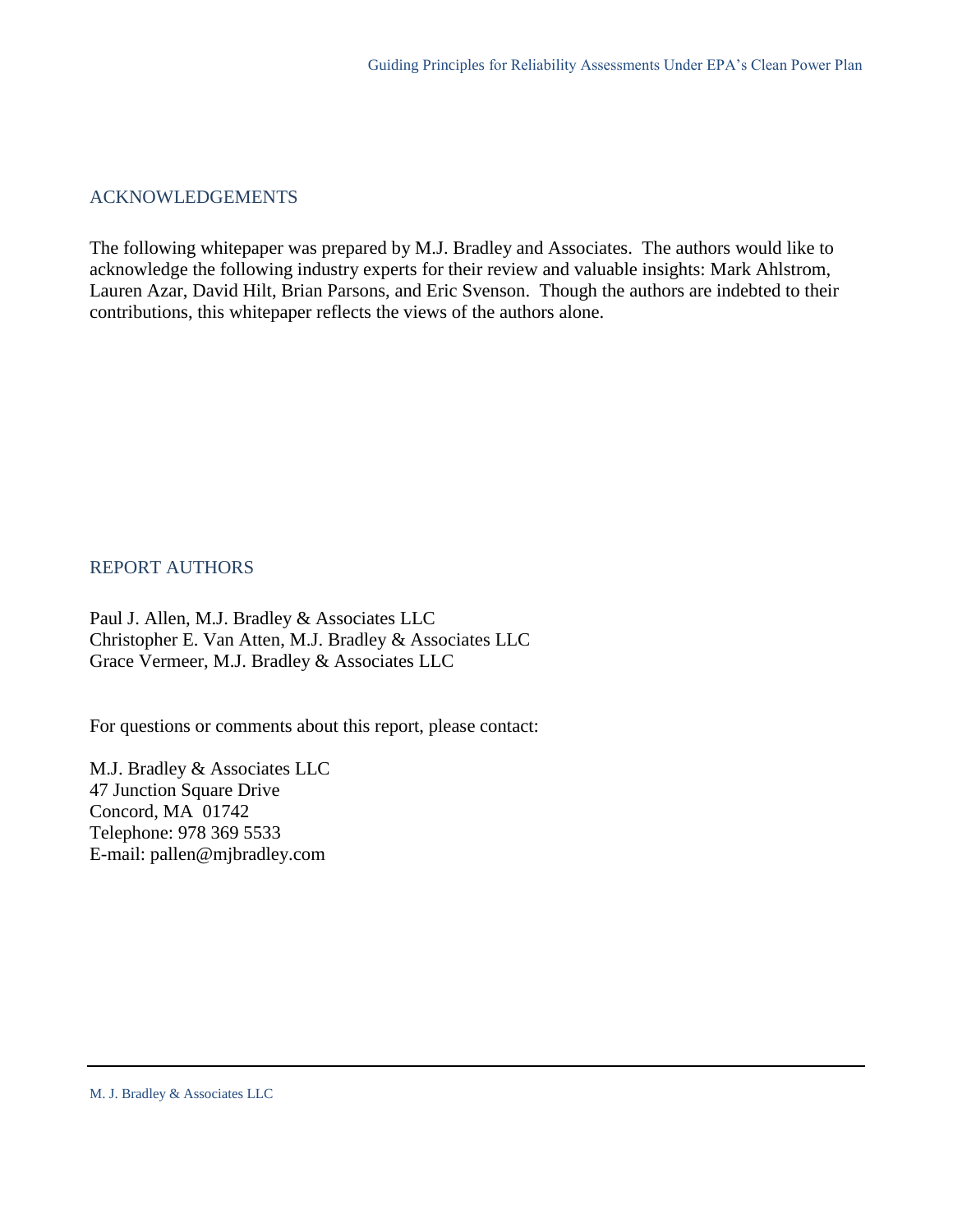#### **Executive Summary**

A robust discussion and healthy debate has emerged in recent months regarding the interplay of electric system reliability and the implementation of the U.S. Environmental Protection Agency's (EPA's) Clean Power Plan (CPP). The CPP will, for the first time, establish nationwide standards for emissions of carbon dioxide from existing power plants. During the course of the policy development, a common proposal has emerged through stakeholder dialogue: to institute a process to study the potential reliability impacts of state plans under the CPP before and as they are implemented. Many organizations have already begun to conduct such assessments.

We believe that the electric grid is more than capable of supporting a transition to a lower carbon mix of generation. The United States electricity system is in the midst of transformative change. We have seen meaningful changes in competitive energy markets, increased investment in grid modernization and development, and advances in renewable and natural gas generation. These changes have been driven by technological advancements, changes in public policy, customer expectations, and practical necessity. Throughout this period, and indeed, since the institution of the Clean Air Act nearly a half century ago, environmental standards and controls have coexisted with electric reliability. As our grid undergoes update and change, our toolkit to maintain reliability continues to improve. Recent experience under the Mercury and Air Toxics Standards has shown how existing reliability practices, combined with proactive and commonsense policymaking, have maintained reliability through the start of a new regulation. The CPP, through its flexible design, can take advantage of existing and emerging practices to support reliability on the path toward a clean, more efficient, electric industry.

To assist in this continuing transition, we must have a clear way to identify, plan for, and address reliability issues. Crucial to this will be reliability assessments conducted on a national and regional level that provide a consistent, productive, and comprehensive view of reliability. We, like the Federal Energy Regulatory Commission, do not call for new requirements or statutory changes to achieve this reliability review, and we agree that existing procedures are a strong foundation for assessments so long as they are conducted thoroughly. To that end, we encourage the industry and its stakeholders to utilize a standardized set of guiding principles for use in undertaking these important assessments. We recommend the following six guiding principles:

- 1. Utilize a transparent process. Organized and focused stakeholder involvement will help incorporate up-to-date assumptions, create consistency across assessments, sanity check initial results, and ensure that reliability assessments are based in objective facts and data.
- 2. Reflect existing status of the grid in modeling assumptions. In setting the assumptions for the analysis, both in a reference case and CPP compliance scenarios, a reliability assessment must incorporate key elements of the electric grid's ongoing transformation that will drive assumptions on, for example, renewable development, ongoing generation and infrastructure improvement, and energy demand and energy efficiency.
- 3. Clearly identify base case and context. Actions to comply with the CPP will build upon existing electric sector trends and will take advantage of already in progress planning and infrastructure development to address reliability needs. Policymakers must understand the portion of activity that they can directly affect through their CPP compliance activities.

M. J. Bradley & Associates LLC **ES-1 ES-1** June 2015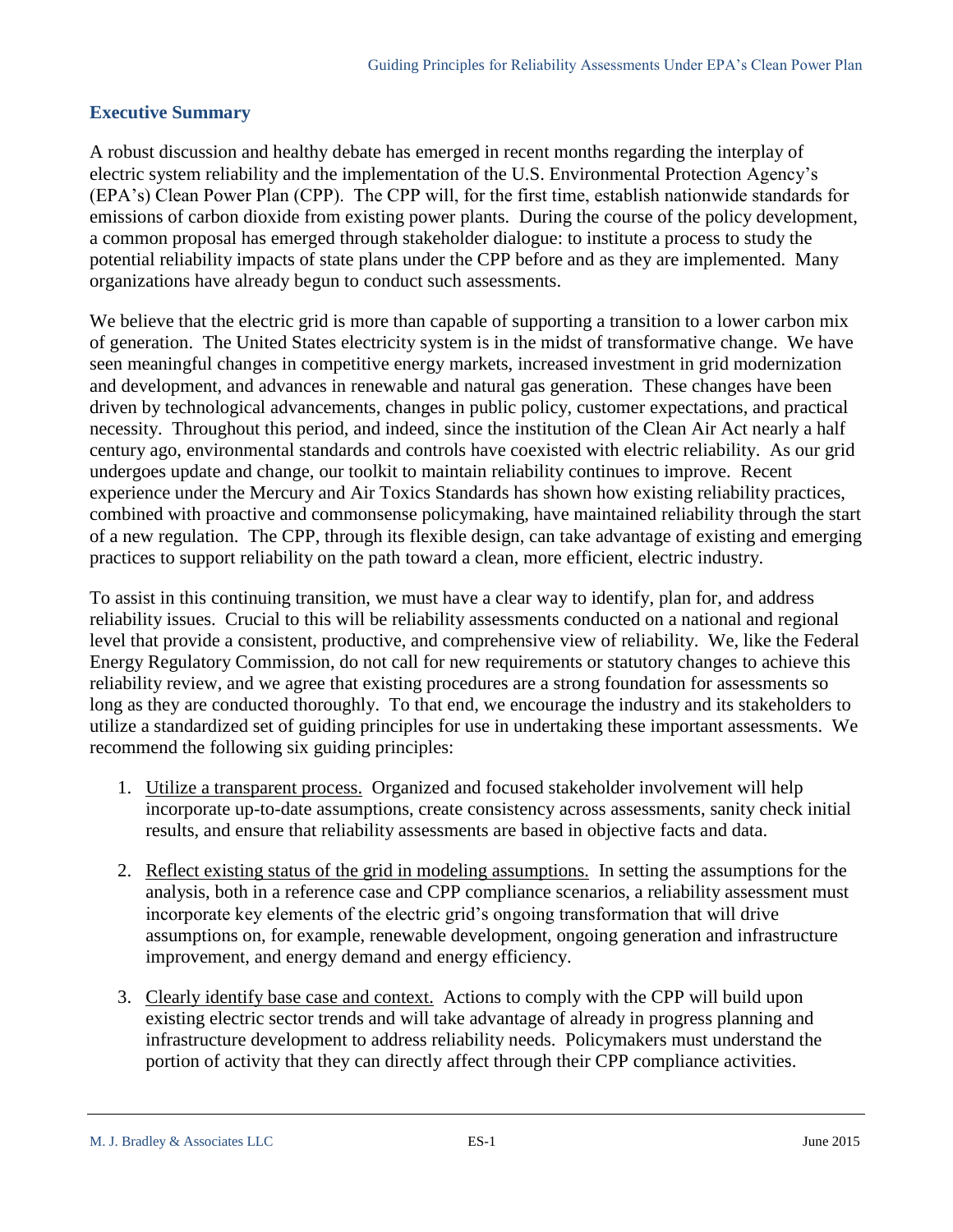Reports must clearly indicate if the conclusions are based on combining the impacts of the CPP with the ongoing changes reflected in the reference case, or if they are based on only the incremental impacts of the CPP.

- 4. Conduct sensitivity/probabilistic analyses where possible. Reliability studies should incorporate multiple sensitivities or a probabilistic analysis around key inputs of future conditions that are based on forecasts, including electricity demand, fuel prices, and development costs. Assessments should be careful to avoid only focusing on a low probability/high risk scenario.
- 5. Reflect the flexibility of compliance options under the CPP. The proposed CPP provides significant flexibility that will allow states to adjust their compliance approaches to maximize reliability and minimize cost. Assessments should reflect this flexibility in model design through methods such as allowing a range of compliance options (e.g., natural gas dispatch, increased renewable development, or additional energy efficiency) as outputs of models, indicating trading within (or outside of) the modeled region, and examining options for phasedin compliance.
- 6. Provide realistic but reliability-focused results. The focus of these assessments should be on identifying reliability concerns that result from realistic projections of compliance options. While cost projections provide crucial bounding of assumptions and scenarios, "reliability" should not be equated with "cost effectiveness." The added value of reliability assessments is to identify key electric system risks, vulnerabilities, and opportunities that arise from various compliance options.

Following these principles will help create reliability assessments that provide practical, realistic results that recognize and address both EPA's imperative to reduce greenhouse gas emissions and the shared interest in maintaining and enhancing affordable, reliable electricity.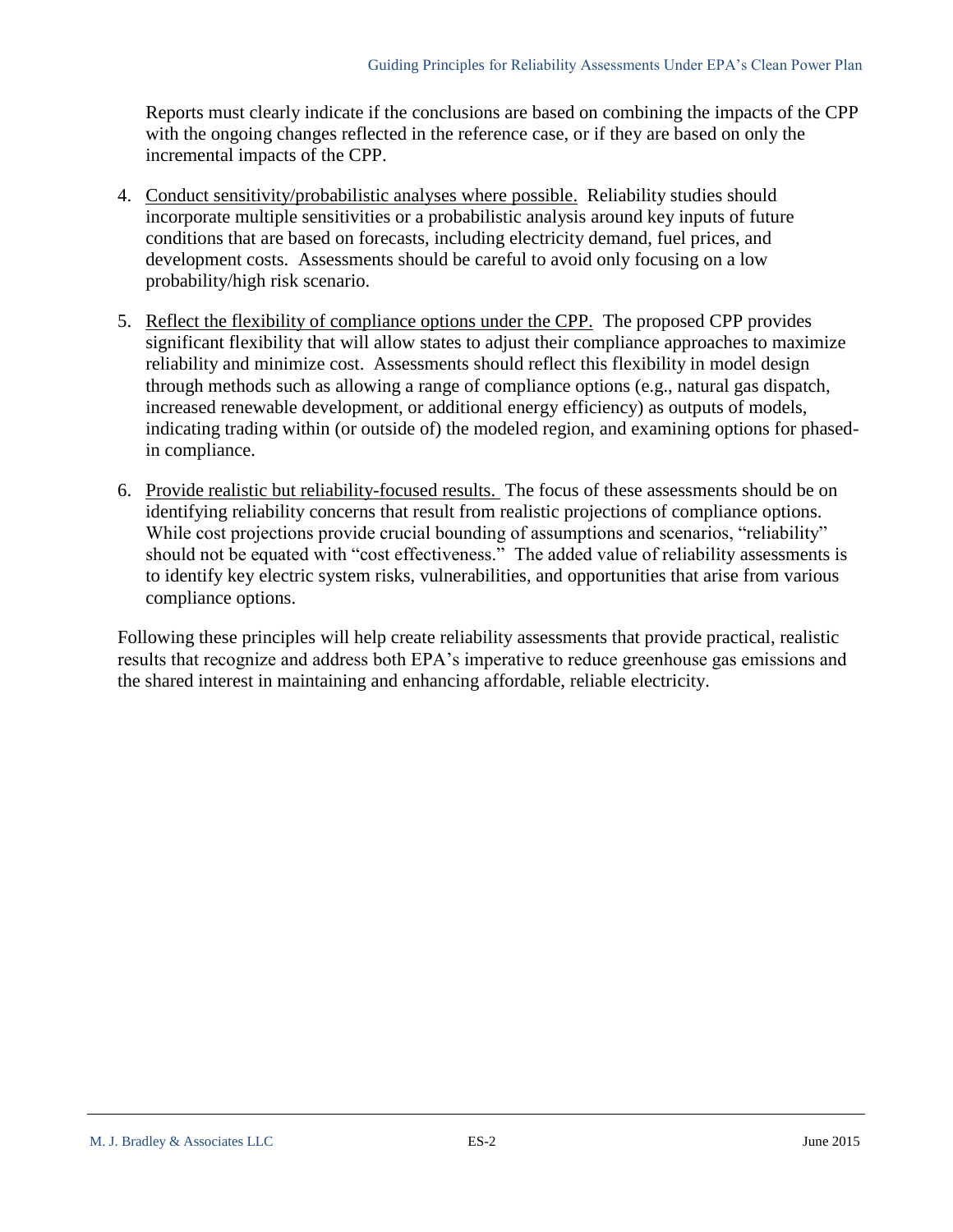## **Contents**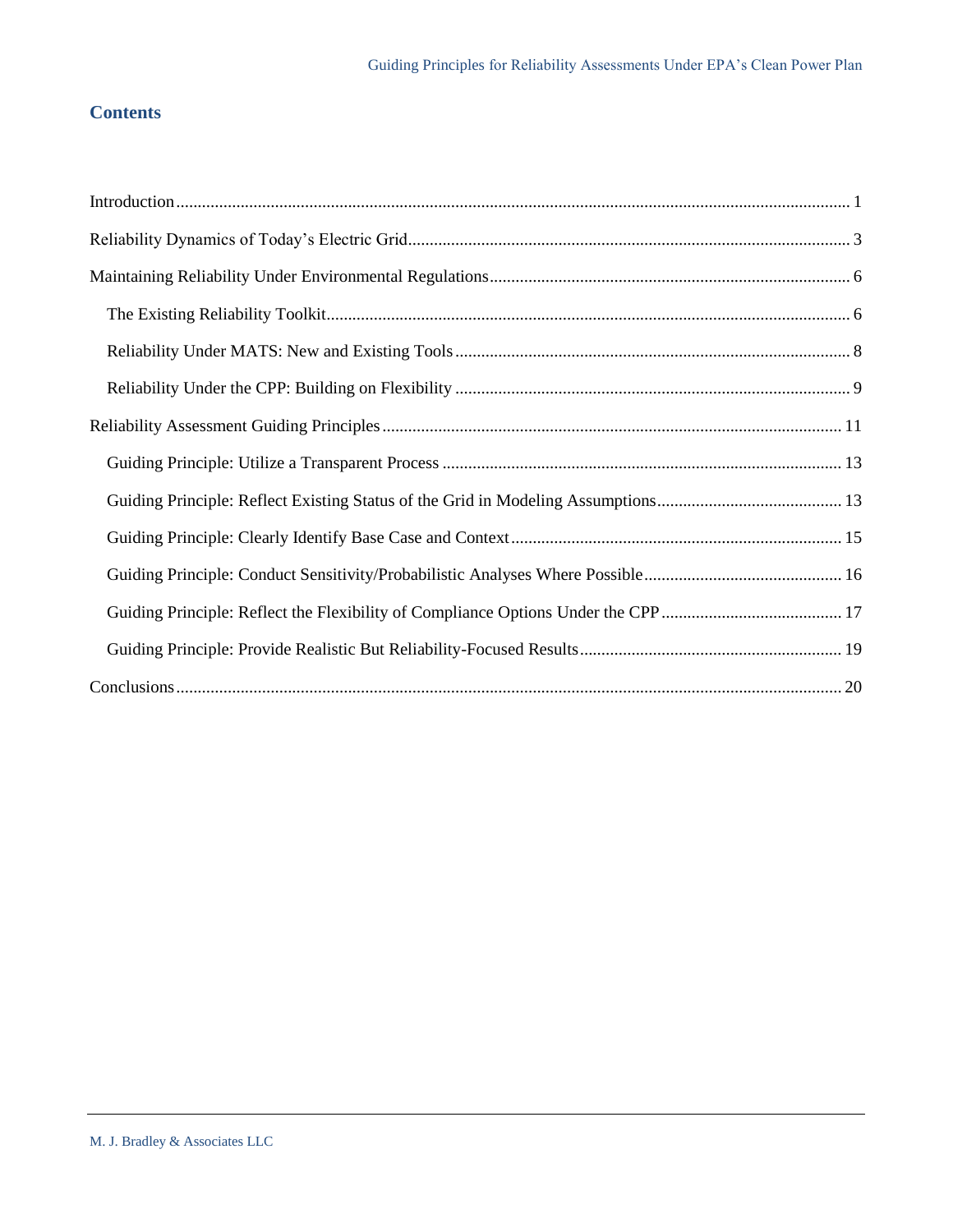#### <span id="page-5-0"></span>**Introduction**

A robust discussion and healthy debate has emerged in recent months regarding the interplay of electric system reliability and the implementation of the U.S. Environmental Protection Agency's (EPA's) Clean Power Plan (CPP). The CPP will, for the first time, establish nationwide standards for emissions of carbon dioxide (CO<sub>2</sub>) from existing power plants. EPA released a proposed CPP rule on June 2, 2014, setting state-by-state  $CO<sub>2</sub>$  performance goals; states can meet these targets through a broad range of activities including increasing efficiency of existing generating facilities, switching from coal to natural gas, advancing the development of renewables, nuclear, and energy efficiency, and trading emissions "credits" with other states.

In addition to the EPA rulemaking process, the Federal Energy Regulatory Commission (FERC or the Commission) held a multi-day series of "technical conferences" in early 2015 to hear from industry and market experts on the subject of maintaining reliability through implementation of the CPP. Though EPA has stated unequivocally that the CPP will not diminish electric system reliability, and that EPA would not tolerate implementation of its rule in a manner that would harm reliability,<sup>1</sup> some parties to FERC's technical conferences expressed skepticism that this was possible—at least as the rule is currently drafted. Many parties hope that EPA will make changes, some of them significant, to incorporate a more deliberate consideration of reliability in the final rule to be issued later this year. However, many parties believe that the CPP can be implemented while maintaining a reliable electric system. In April, after the last of the FERC technical conferences, a trio of industry experts issued a whitepaper explaining their reasons for confidence in the electricity system planners and operators to adapt to a carbon-constrained future while providing a reliable supply of electricity.<sup>2</sup> This sentiment has been echoed by others throughout the stakeholder dialogue on the CPP, both at the FERC technical conferences and other forums. 3

During the course of this dialogue, however, a common proposal has emerged: *to institute a process to study the potential reliability impacts of state plans under the CPP before and as they are implemented*. For example, the industry experts referenced above recommend that FERC help scope and guide assumptions for up-front and ongoing reliability assessments that will inform the design and eventual implementation of states' individual or joint plans. Many organizations have already begun

<sup>1</sup> *See*, e.g. Prepared Statement of Janet McCabe, Acting Assistant Administrator of the Office of Air and Radiation, EPA, February 19 2015, FERC Docket No AD15-4. Available a[t http://www2.epa.gov/sites/production/files/2015-](http://www2.epa.gov/sites/production/files/2015-02/documents/20150219-ferc.pdf) [02/documents/20150219-ferc.pdf.](http://www2.epa.gov/sites/production/files/2015-02/documents/20150219-ferc.pdf)

<sup>&</sup>lt;sup>2</sup> Tierney, S., Parsons, B., and Svenson, E., "Ensuring Electric Grid Reliability Under the Clean Power Plan: Addressing Key Themes from the FERC Technical Conferences," April 2015 ("Tierney, Parsons, Svenson 2015"). Available at: [http://www.westerngrid.net/2015/04/20/additional-comments-on-the-clean-power-plan/.](http://www.westerngrid.net/2015/04/20/additional-comments-on-the-clean-power-plan/)

<sup>3</sup> *See, e.g.,* Prepared Statements from the FERC Technical Conferences of Seattle City & Light, Exelon Corporation, Brian Parsons and John Jimison, John Moore, and Susan Tierney, as well as comments submitted in EPA Docket OAR-2013-0602 of numerous parties including Calpine Corporation.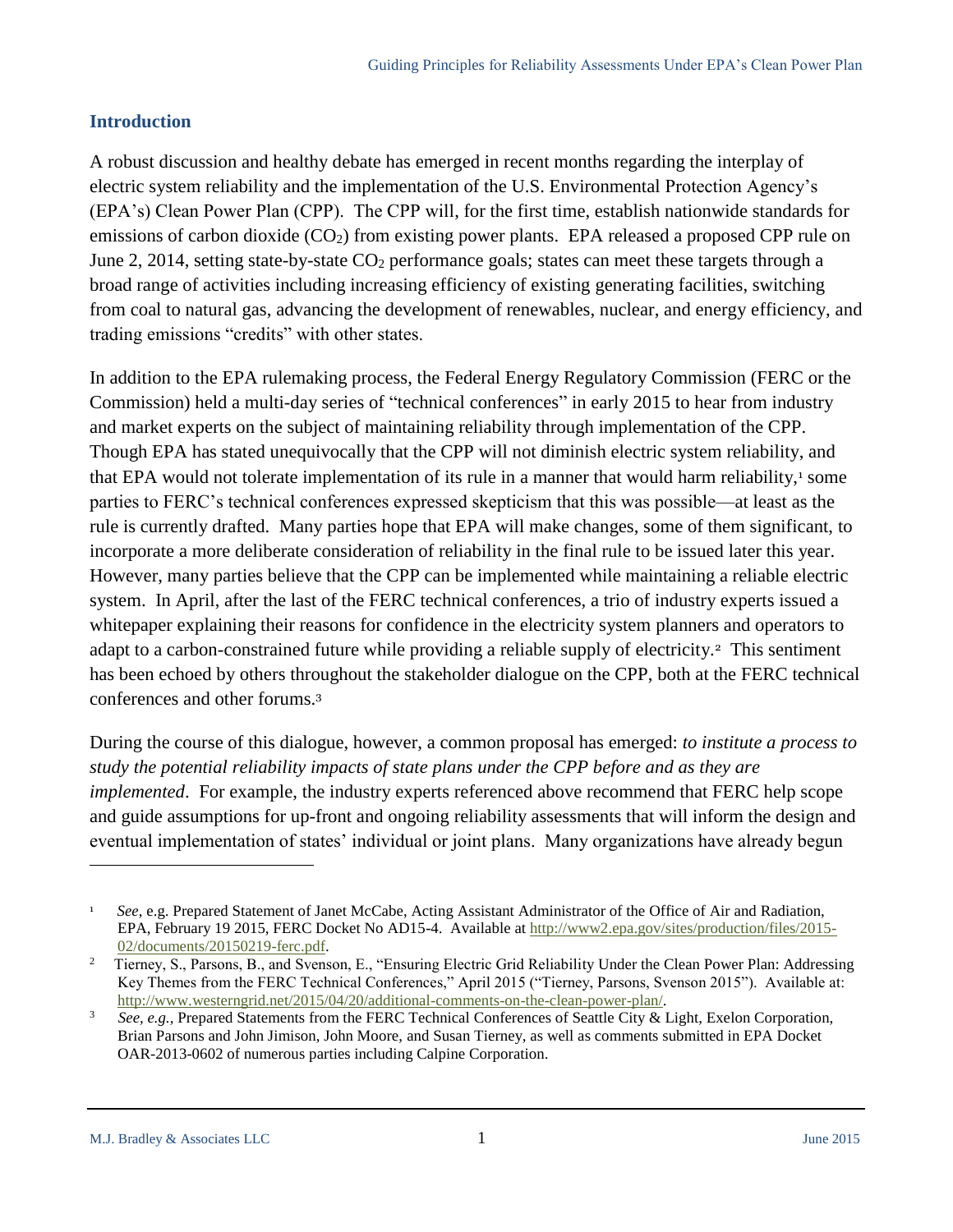to conduct such assessments. The North American Electric Reliability Corporation (NERC), an international organization with regulatory authority over bulk electric system reliability under the oversight of FERC, has issued both an "Interim" and "Phase I" assessment of issues it considers to be possible reliability challenges stemming from its analysis of how the CPP might impact the electric system. NERC's Interim assessment preceded the FERC technical conferences and contained pessimistic warnings of potentially serious or even catastrophic impacts to reliability; it was also subject to a detailed rebuttal prepared by the Brattle Group, a leading energy industry consulting firm commissioned by Advanced Energy Economy to analyze NERC's work.

*In order to ensure a consistent, productive, and comprehensive view of reliability, we would encourage the electric industry and its stakeholders to develop a standardized set of guiding principles for use in undertaking these important assessments.* This will not only ensure a more thorough and useful assessment of potential reliability issues, it will allow for more coordinated responses to issues that may cross state and reliability area boundaries.

The following whitepaper provides a brief background on electric reliability through the lens of past environmental programs and then uses this context, as well as a review of already-conducted CPPfocused reliability assessments, to identify possible common elements and guiding principles for use in ongoing and future studies. Like FERC, we are not calling for new requirements or statutory changes; rather, we believe that existing procedures provide a strong foundation for such assessments, so long as they are conducted thoroughly. FERC has indicated in a recent letter to EPA that, concerning "a process to review state plans for potential reliability concerns," it believes that existing reliability modeling and planning processes, conducted by regional transmission organizations (RTOs), independent system operators (ISOs), and other planning authorities, are "generally adequate," although "increased effort" may be required as state plans are developed.<sup>4</sup> FERC suggested, and we agree, that the Commission should use its stated authority to "review the analyses [and] suggest or request additional or modified analyses." <sup>5</sup> We believe these reviews could be guided by the principles described below. We strongly support the adoption of a common set of guiding principles and a critical view of all existing and ongoing reliability assessments to be sure they comport with these principles.

<sup>4</sup> FERC Letter to Janet McCabe, acting Assistant Administrator of the Office of Air and Radiation at EPA, dated May 15 2015 ("FERC Letter to Janet McCabe") at p. 3. Available at [http://www.ferc.gov/media/headlines/2015/ferc-letter](http://www.ferc.gov/media/headlines/2015/ferc-letter-epa.pdf)[epa.pdf.](http://www.ferc.gov/media/headlines/2015/ferc-letter-epa.pdf)

<sup>5</sup> *Id.* at p. 4.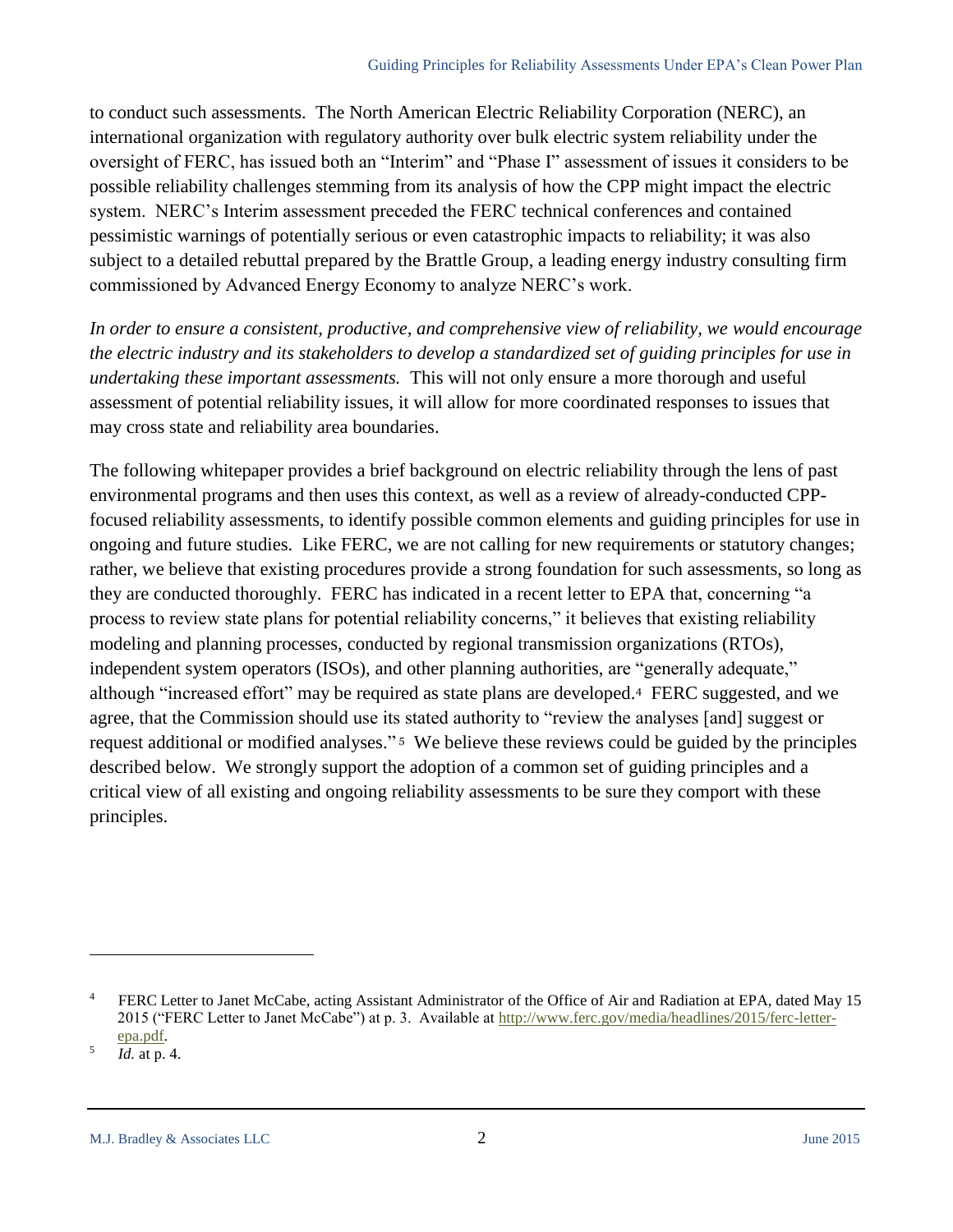#### <span id="page-7-0"></span>**Reliability Dynamics of Today's Electric Grid**

The electric system in the United States is built on a familiar model, one that has been replicated around the world. Large electricity generators, typically powered by coal, nuclear fuel, or natural gas, produce electricity that is delivered over a massive system of transmission and distribution lines. By any measure it is an impressive system: over 7,000 operational power plants, with a combined capacity of 1,060 GW, serve nearly 150 million separate residential, commercial, and industrial customers over 642,000 miles of transmission lines and 6.3 million miles of distribution lines. In 2013, 303 GW of this generation was fired by coal, 99 GW by nuclear facilities, while another 425 GW was fired by natural gas, which in turn is supported by 2.6 million miles of natural gas pipeline. In 2013, this system successfully delivered over 4 million GWh of electricity to homes and businesses.<sup>6,7</sup>

However, the United States electricity system is in the midst of transformative change, driven by technological advancements, changes in public policy, customer expectations, and practical necessity. Some of the key changes include:

 *Change in generation source and capability*: though a majority of national electricity needs are still served by fossil fuel-fired generators (with significant regional distinctions—for example, in the Pacific Northwest, the primary generation source is hydroelectric facilities), the past decade has witnessed an unprecedented shift in resource type. Technology advancements have dramatically increased domestic natural gas production, reducing prices from over \$9/MMBtu at their 2008 peak to \$4.33 in 2013. This price decrease, coupled with significant advancements in combined cycle unit efficiencies and other factors, has led to a 73 percent increase in natural gas-fired energy between 2003 and 2013.<sup>8</sup> At the same time, the industry has seen an upsurge in renewable generation driven by significant decreases in technology costs as well as increases in state policies supporting renewables. In 2013, renewables (including large hydroelectric facilities) served nearly 10 percent of total electricity demand in the U.S., nearly double the output in 2001. Between 2008 and 2013 alone, non-hydro renewable generation more than doubled. Combined, these factors have driven a shift away from coal-fired generation, which decreased from over 50 percent of total generation in 2003 to 39 percent in 2013. The increase in renewables has also led to changing grid management practices to incorporate their variable output, which has been aided by significant advances in the fast-ramping capabilities of natural gas fired turbines.

<sup>6</sup> U.S. Energy Information Administration, "Electric Power Annual," March 23 2015 ("2015 Electric Power Annual"). Available at: [http://www.eia.gov/electricity/annual/.](http://www.eia.gov/electricity/annual/)

<sup>7</sup> Quadrennial Energy Review Report: Energy Transmission, Storage, and Distribution Infrastructure," April 2015 at Chapter 1. Available at: [http://energy.gov/sites/prod/files/2015/04/f22/QER-ALL%20FINAL\\_0.pdf.](http://energy.gov/sites/prod/files/2015/04/f22/QER-ALL%20FINAL_0.pdf)

<sup>8</sup> *See* 2015 Electric Power Annual.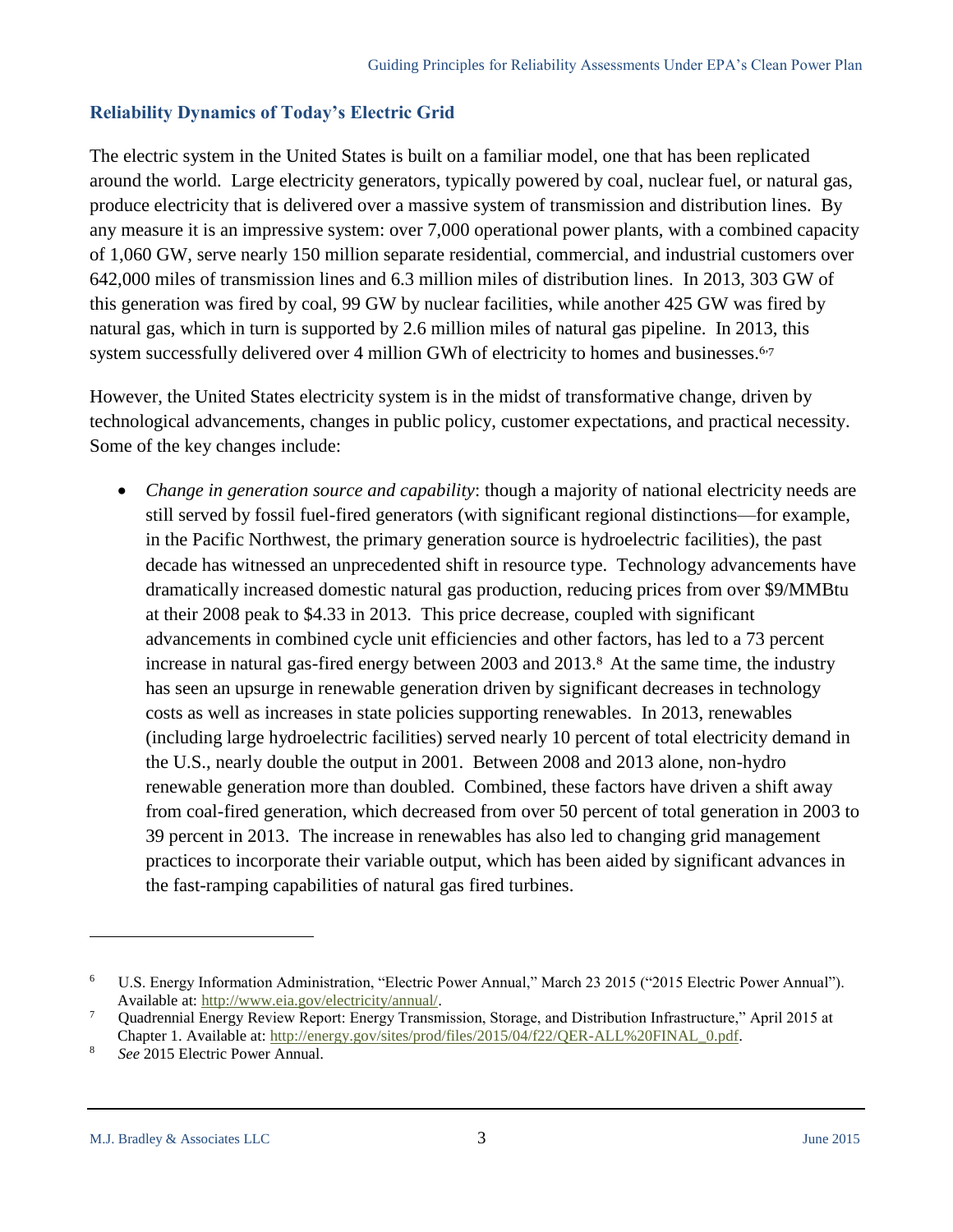*Expansion of markets*: for the past century, most electricity was delivered by vertically-integrated utilities that owned and operated power plants and transmission/distribution systems to bring electricity to customers. This model began to change in response to the energy crises of the 1970s, starting with the enactment of the Public Utility Regulatory Policies Act (PURPA), which aimed to encourage domestic energy investment and opened the door to independent (nonutility) power producers while promoting energy conservation and new technologies such as co-

*Figure 1. North American Regional Transmission Organizations and Independent System Operators*



*Source: FERC*

generation. The move toward "deregulation" accelerated in earnest at the federal level with passage of the 1992 Energy Policy Act, followed shortly thereafter by FERC Order 888 and its pro forma Open Access Transmission Tariff, which opened the wholesale market to competition among generators through access to the bulk power system on a nondiscriminatory basis across utility regions. Concurrently, many states opened their electricity generation models to restructuring and unbundling of generation assets. In the last 30 years, restructured markets have emerged in which numerous parties own generation that then contract with utilities or sell into organized markets. These markets cover roughly half of the country by area and around two thirds of total electric demand (see Figure 1). Though there have been growing pains and the operations of markets vary significantly by jurisdiction, overall, markets have been proven to stimulate technological innovation and increase the flexibility of the system while maintaining reliable and cost-effective service.

 *Grid development, replacement, and modernization*: as electricity demand and sources change, so too must the system of wires and pipes that serve it. The time is ripe: 70 percent of the grid's transmission lines and transformers are over 25 years old,<sup>9</sup> and many systems still operate using equipment not significantly updated since the 1950s. Due partially to an investment lag beginning in the 1990s, the electric industry predicts that it will invest between

M.J. Bradley & Associates LLC 4 June 2015

<sup>9</sup> Executive Office of the President, "Economic Benefits Of Increasing Electric Grid Resilience To Weather Outages," August 2013 at p. 7 ("Economic Benefits Of Increasing Electric Grid Resilience To Weather Outages"). Available at [http://energy.gov/sites/prod/files/2013/08/f2/Grid%20Resiliency%20Report\\_FINAL.pdf](http://energy.gov/sites/prod/files/2013/08/f2/Grid%20Resiliency%20Report_FINAL.pdf)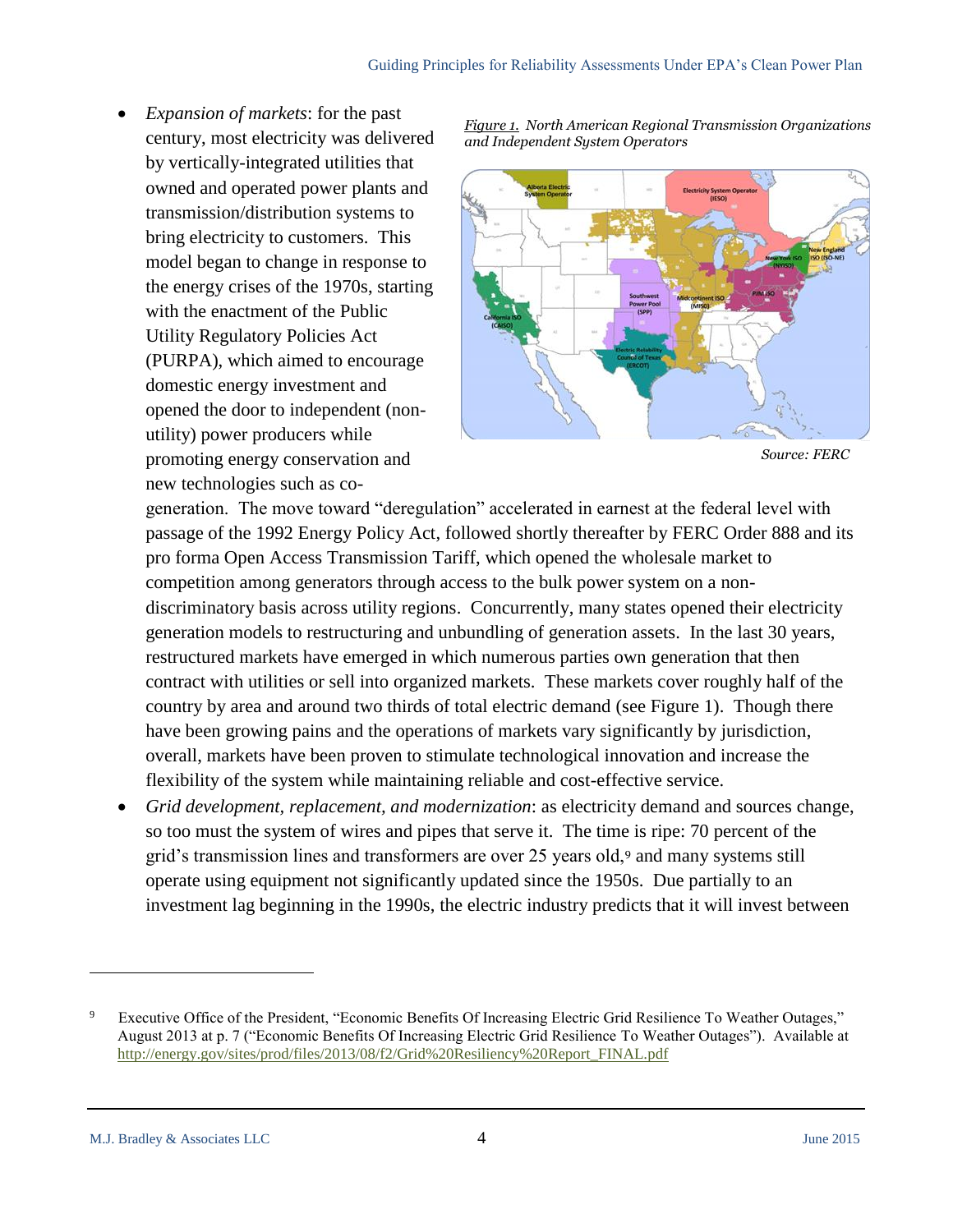\$1.5 and \$2.0 trillion in total infrastructure development between 2010 and 2030.<sup>10</sup> Beyond replacing outdated systems, however, this development will also focus on adapting to the increased use of renewables and demand-side resources. Twenty-five states have already adopted policies relating to smart grid technology, <sup>11</sup> which aim to improve communication and responsiveness of the grid and improve grid resiliency. 12 One large related outcome from a more interactive grid has been significant improvements in the methods of measuring and trimming the use of energy on the customer side of the meter, leading to much greater energy efficiency savings. This last development may explain, in part, why demand growth has remained below historical norms even as the U.S. economy has recovered since the recessiondriven lows of 2008 and 2009.

 *Adapting and responding to environmental issues*: energy production remains a significant source of environmental impact—on air quality, land management, and water use. As we better understand these impacts, regulation to address these issues have increased, leading to changes in the generation mix. Though the CPP is the first nationwide climate change policy aimed at addressing greenhouse gas emissions from existing power plants, it follows a long line of air regulations covering sulfur dioxide  $(SO_2)$ , nitrogen oxides  $(NO_x)$ , fine particulates, mercury, and numerous other pollutants—all of which have changed the way electricity is produced and delivered. Additionally, as industry has recognized, climate change itself is changing the conditions in which the electric sector operates, due to increased incidence of severe weather events, higher average temperatures, and other factors that require investments in infrastructure to strengthen electricity generation and distribution systems.

Hundreds of federal, state, and regional organizations, corporations, and governmental agencies work together to ensure that this energy delivery system operates reliably, safely, cleanly, and costeffectively. Chief among these on the federal level are EPA and FERC; the former regulates the environmental impacts of energy production and transmission, and the latter is tasked with assisting in guaranteeing "reliable, efficient and sustainable energy services at a reasonable cost" through regulating competitive energy markets and the interstate transport of electricity and natural gas.<sup>13</sup> Reporting to FERC, NERC assists in maintaining national bulk power system reliability by developing and enforcing reliability standards, assessing seasonal and long‐term reliability, and helping train local operators to monitor the bulk power system through system awareness. On a regional level, reliability coordinators, RTOs, and ISOs help monitor, design, and track local systems, including any electricity

<sup>10</sup> *See* Chupka et al., prepared on behalf of The Edison Foundation, "Transforming America's Power Industry: The Investment Challenge 2010-2030" at p. 2. Available at

[http://www.eei.org/ourissues/finance/Documents/Transforming\\_Americas\\_Power\\_Industry\\_Exec\\_Summary.pdf.](http://www.eei.org/ourissues/finance/Documents/Transforming_Americas_Power_Industry_Exec_Summary.pdf)  11 *See* [http://www.infrastructurereportcard.org/a/#p/energy/overview.](http://www.infrastructurereportcard.org/a/#p/energy/overview) 

<sup>12</sup> *See* Economic Benefits Of Increasing Electric Grid Resilience To Weather Outages.

<sup>13</sup> *See* [http://www.ferc.gov/about/about.asp.](http://www.ferc.gov/about/about.asp)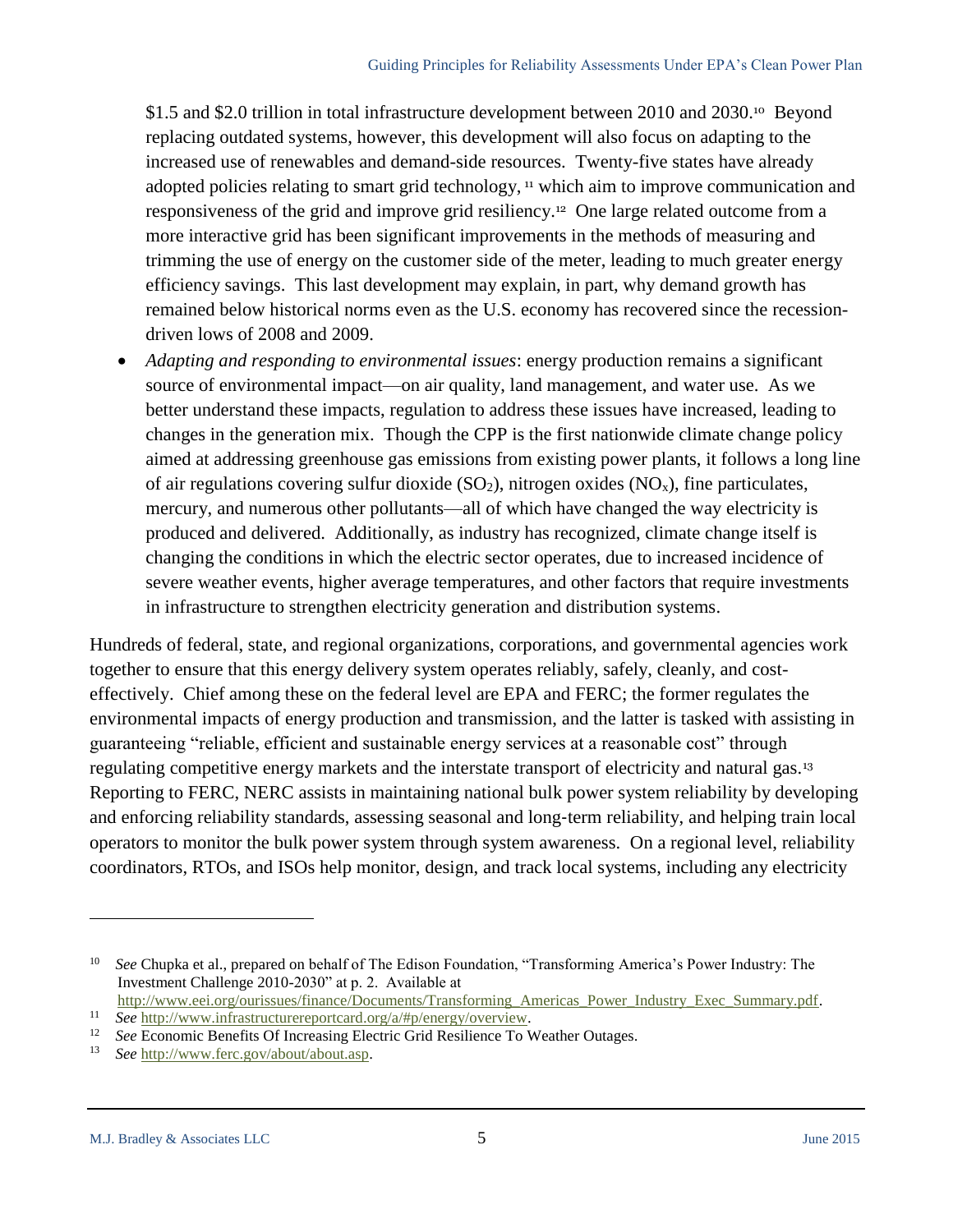services markets.<sup>14</sup> Each of these parties plays a vital role in maintaining current operating reliability as well as planning for future threats and changes to the grid. These RTOs and ISOs, among others, establish electric system wholesale markets under FERC-approved rules and plan the bulk electric system based on FERC and NERC regulations.

#### <span id="page-10-0"></span>**Maintaining Reliability Under Environmental Regulations**

History has shown that the electric power industry is capable of reducing air and water pollution without threatening reliability. For example, the industry has reduced  $NO<sub>x</sub>$  and  $SO<sub>2</sub>$  emissions by more than 70 percent without causing diminished service or power outages. The many levels of flexibility and multiple options for compliance contained in the proposed CPP suggest that this will continue to be the case, provided that sensible resource planning, with rigorous oversight from FERC, RTOs, state utility regulators, and other reliability organizations continues as it should.

The CPP reflects (and in many ways depends upon) the technological transformation already underway in the electric sector. Trends that have already started reducing emissions, such as increasing renewables and natural gas generation and greater investment in energy efficiency are jump starting efforts to comply with the rule. Additionally, expansions in infrastructure and markets are strengthening the ability of grid managers to incentivize, track, and respond to further emissions reductions while maintaining reliability. These tools, and others, have helped the industry maintain reliability under environmental regulations such as the Mercury and Air Toxics Standards (MATS) and will serve a similar function under the CPP.

#### <span id="page-10-1"></span>**The Existing Reliability Toolkit**

 $\overline{a}$ 

Throughout the CPP rulemaking process, a broad range of stakeholders have catalogued the tools that are currently available to grid operators and reliability coordinators and planners. 15 Covering both well-established and emerging technologies and practices that span both grid systems under markets as

15 Useful resources providing more detail on this reliability toolkit include: Tierney *et al.,* "Electric System Reliability and EPA's Clean Power Plan: Tools and Practices," February 19 2015, available at [http://www.analysisgroup.com/uploadedFiles/Publishing/Articles/Electric\\_System\\_Reliability\\_and\\_EPAs\\_Clean\\_Pow](http://www.analysisgroup.com/uploadedFiles/Publishing/Articles/Electric_System_Reliability_and_EPAs_Clean_Power_Plan.pdf) [er\\_Plan.pdf;](http://www.analysisgroup.com/uploadedFiles/Publishing/Articles/Electric_System_Reliability_and_EPAs_Clean_Power_Plan.pdf) Prepared Statement of Brian Parsons, Director Western Grid Group, and John Jimison, Managing Director Energy Future Coalition, March 11 2015, FERC Docket No AD15-4, available at [http://www.ferc.gov/CalendarFiles/20150224084400-Parsons,%20Jimison%20joint%20comments.pdf;](http://www.ferc.gov/CalendarFiles/20150224084400-Parsons,%20Jimison%20joint%20comments.pdf) Weiss *et al.,*  The Brattle Group, "EPA's Clean Power Plan and Reliability: Assessing NERC's Initial Reliability Review," February 2015, available at [http://info.aee.net/brattle-reliability-report;](http://info.aee.net/brattle-reliability-report) and Tierney, Parsons, Svenson 2015. Practices referenced here are drawn from this collection.

<sup>14</sup> There are also a number of non-FERC jurisdictional entities who manage reliability and bulk power system operations, including the Bonneville Power Administration, Western Area Power Administration, and the Electric Reliability Council of Texas. However, each of these entities must still comply with NERC reliability standards.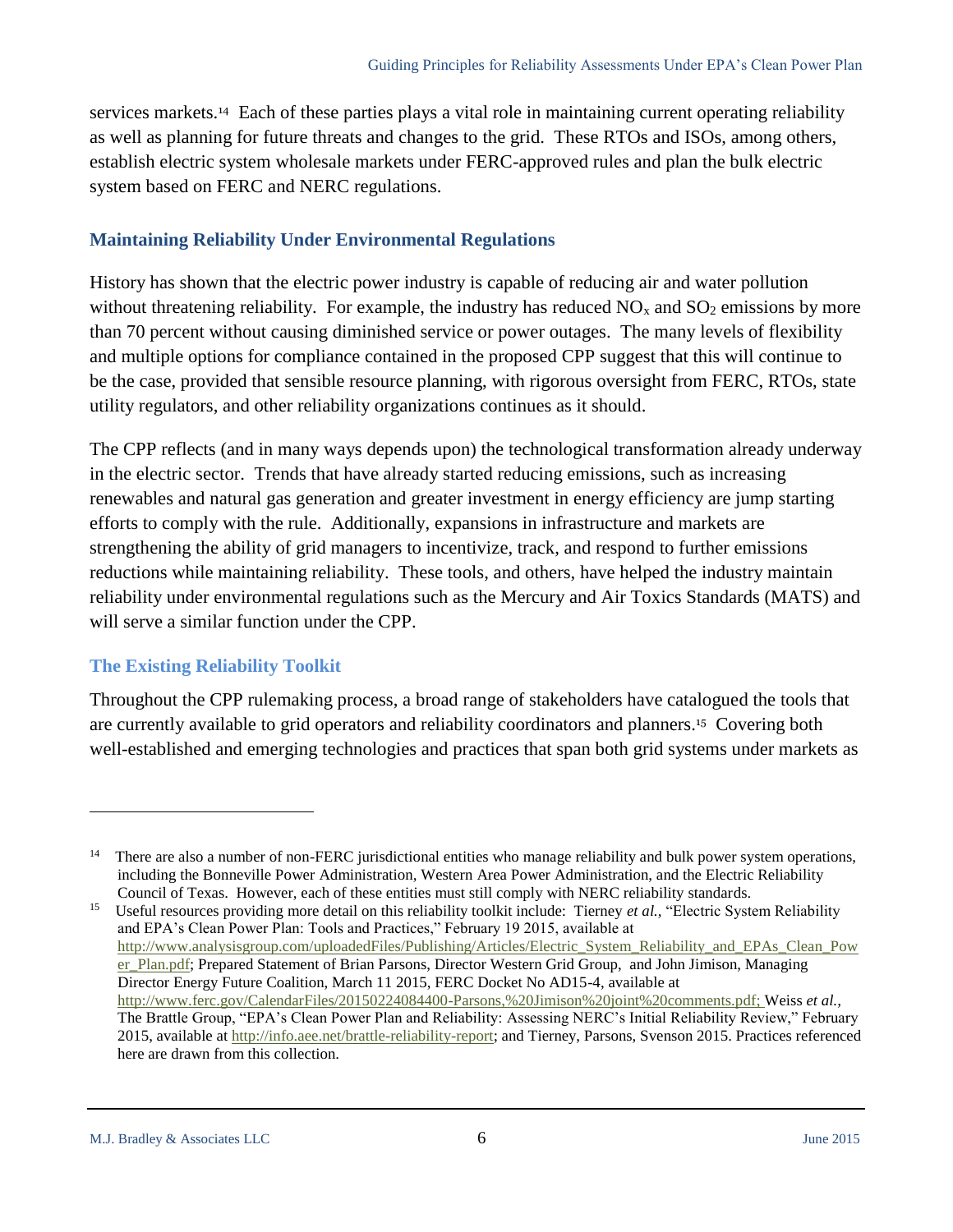well as those in vertically-integrated regions, these tools and trends should continue to ensure grid reliability under the CPP. They include:

- Engaging stakeholders, state regulators, and reliability entities through methods such as:<sup>16</sup>
	- o conducting forward-looking assessments of potential impacts on system reliability of CPP implementation;
	- o incorporating all potential short- and long-term measures (supply and demand; generation and transmission) to address significant changes during the CPP transition period;
	- o engaging in coordination with neighboring utilities around local concerns tied to CPP implementation; and
	- o in areas with vertically-integrated utilities, developing or expanding long-term integrated resource planning processes for timely and practical incorporation of CPP compliance requirements.
- Where relevant, adding technology- and competitively neutral market rules/products and operating practices, to capture and add incentives for new reliability attributes, including:
	- o local (zonal/load pocket) capacity and energy market pricing; changes to reflect scarcity pricing;
	- o modifying forward capacity markets;
	- o valuing and providing for reliability attributes for system security (e.g., appropriate quantities of spinning and non-spinning reserves, regulation reserves, ramping/loadfollowing, reactive power, on-site fuel sufficiency, frequency response, black start capability);
	- o shortening dispatch intervals and updating processes to incorporate unit operations capabilities and limitations (including emission limits and ramping periods) and examining how similar operational restrictions (if any) from CPP compliance would be incorporated in system operations; and
	- o establishing or clarifying, where needed, provisions for the creation of reliability must run (RMR) contracts for generators need for reliability that would otherwise retire.
- Examining all options<sup>17</sup> and improving assessment techniques to value resources that can provide reliability services:

<sup>&</sup>lt;sup>16</sup> This may be especially useful in areas with vertically-integrated utilities, cooperatives, municipal power companies, and states without competitive markets (outside of RTOs) that will not be able to access the market-based tools referenced below.

<sup>&</sup>lt;sup>17</sup> These include but are not limited to: demand control, distributed generation with smart grid features, inverter-based generation advanced capabilities, incenting future flexibility capabilities, synchronous condensers, FACTS devices, energy storage, and accessing existing system physical capabilities.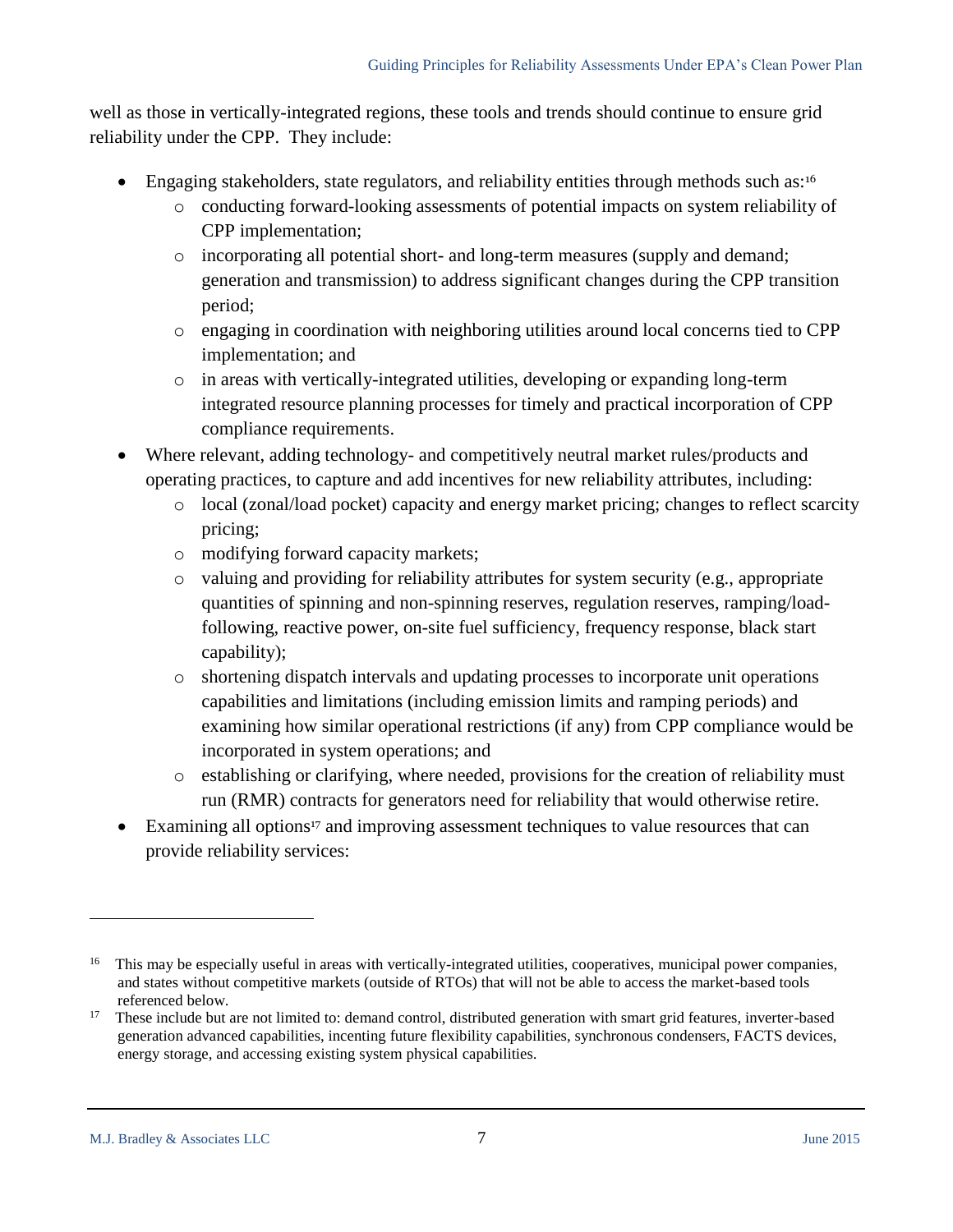- o for resource adequacy determinations, use of Effective Load Carrying Capacity (ELCC) methods to incorporate site-specific resources and weather patterns and correlate that data with electric demand;
- o for normal operations and load balancing, using production cost modeling with accurate representation of geographic diversity among renewables, with sub-hourly resolution to capture granular variability; and
- o for disturbance response (including load flow, frequency response and dynamic stability study), capturing control settings of conventional plants to validate them against actual disturbance events; accurately representing gas and hydro units when evaluating the absence of large coal units, and capturing advanced grid features of inverter-based generation (as is being done by the WECC Renewable Energy Modeling Task Force).

#### <span id="page-12-0"></span>**Reliability Under MATS: New and Existing Tools**

Concerns about electric system reliability have been raised in the past in response to new environmental policies. Although the policy is still unfolding, the system's recent experience under MATS is one recent example of how common sense policy, combined with emerging technologies and utilization of reliability management tools, has resulted in less air pollution while maintaining a reliable electricity grid.

MATS establishes air toxic emission standards for all existing and new coal- and oil-fired power plants (larger than 25 MW). Facilities were given three years from the final issuance of the rule to install pollution control technologies to bring facility emissions below the allowable levels. When the regulation was finalized in late 2011 (with an effective date of April 16, 2012), EPA included measures to address the possibility that specific individual coal-fired generating units might need additional time to either come into compliance with the rule or retire. Specifically, EPA made clear that states could provide, on a case-by-case basis, up to an additional 12 months for individual units to implement their compliance plans. Also, a process was put in place for plants to petition EPA for an Administrative Order (AO) to receive a fifth year extension if the facility could make a clear showing that this additional time was needed for reliability purposes.

As part of this process, EPA and FERC established an oversight framework whereby EPA, in effect, consults with FERC on these requests for fifth year reliability extensions. Under this framework, EPA maintains sole decision-making authority over whether to grant any reliability waiver or extension to a facility owner for any documented instance of a potential violation of a reliability standard—and EPA relies on the expertise of FERC, the RTOs or NERC when it makes these assessments and issues its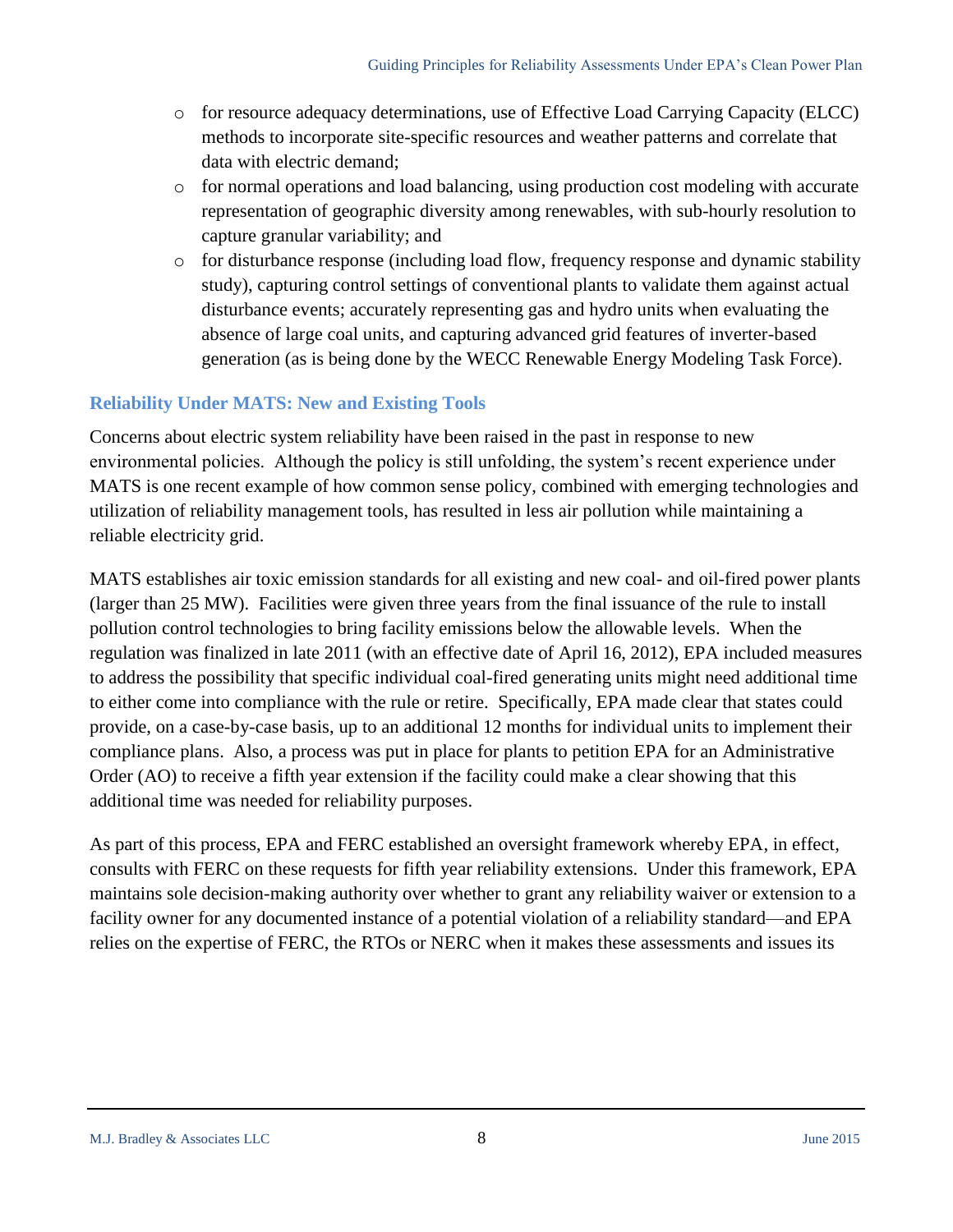decisions.18 Per the interagency agreement between FERC and EPA, the Commission does not insist on any particular modeling, data sets, or information to be provided with the generator's request for an extension, but FERC does suggest that information pertinent to potential violations of any FERCapproved Reliability Standards be included (such as regional or state transmission planning and operations studies, system restoration plans, operating procedures, and mitigation plans). FERC then provides public comments to EPA regarding whether the absence of an extension or waiver could jeopardize its Reliability Standards. FERC stops short of giving a specific recommendation to approve or disapprove the generator's request, leaving this determination to EPA.<sup>19</sup>

This framework has strengthened the process for evaluating reliability needs without diminishing the environmental integrity of the MATS policy. Compliance officially began April 16, 2015, with approximately 40 percent of all covered coal-fired units requesting the fourth year extension (and 99 percent of those receiving it). However, out of approximately 1,100 affected coal-fired generators, we have identified to date only two generating facilities that have requested (and received) a fifth-year extension. When it has been necessary, generation planners and the market have responded in the vast majority of cases to replace the retiring power plants with other generation sources or transmission solutions.

## <span id="page-13-0"></span>**Reliability Under the CPP: Building on Flexibility**

This coordinated approach between EPA and FERC on MATS may serve as a template for future efforts to ensure that the CPP is implemented in a manner that anticipates changes in the resource mix and helps the industry, the markets, and state and federal regulators respond accordingly. In its letter to EPA on May 15, 2015, FERC envisioned that if EPA adopted a measure to maintain facilities necessary for reliability that may otherwise be shut down due to the CPP, FERC's role would be "[reviewing] a petitioner's claims that unforeseen or emergency system conditions will result in violation of a Commission-approved Reliability Standard or reserve margin deficiency, unless a compliance obligation is adjusted." FERC notes that similar to the MATS process, the Commission could help "identify issues…[and] review the petition's proposed mitigation." FERC expects that the information provided in such a request "could be similar to the information required of applicants seeking a fifth year [compliance extension] under MATS, with any modifications needed for the context of the Clean Power Plan."<sup>20</sup>

<sup>&</sup>lt;sup>18</sup> See "Policy Statement on the Commission's Role Regarding the Environmental Protection Agency's Mercury and Air Toxics Standards," 139 FERC P 61,131 (2012). Available at [http://www.ferc.gov/whats-new/comm-meet/2012/051712/E-](http://www.ferc.gov/whats-new/comm-meet/2012/051712/E-5.pdf)[5.pdf.](http://www.ferc.gov/whats-new/comm-meet/2012/051712/E-5.pdf)

<sup>19</sup> *See* Environmental Protection Agency, "The EPA's Enforcement Response Policy For Use Of Clean Air Act Section 113(a) Administrative Orders In Relation To Electric Reliability And The Mercury and Air Toxics Standard," December 16 2011. Available at [http://www.epa.gov/mats/pdfs/EnforcementResponsePolicyforCAA113.pdf.](http://www.epa.gov/mats/pdfs/EnforcementResponsePolicyforCAA113.pdf) 

<sup>20</sup> *See* FERC Letter to Janet McCabe.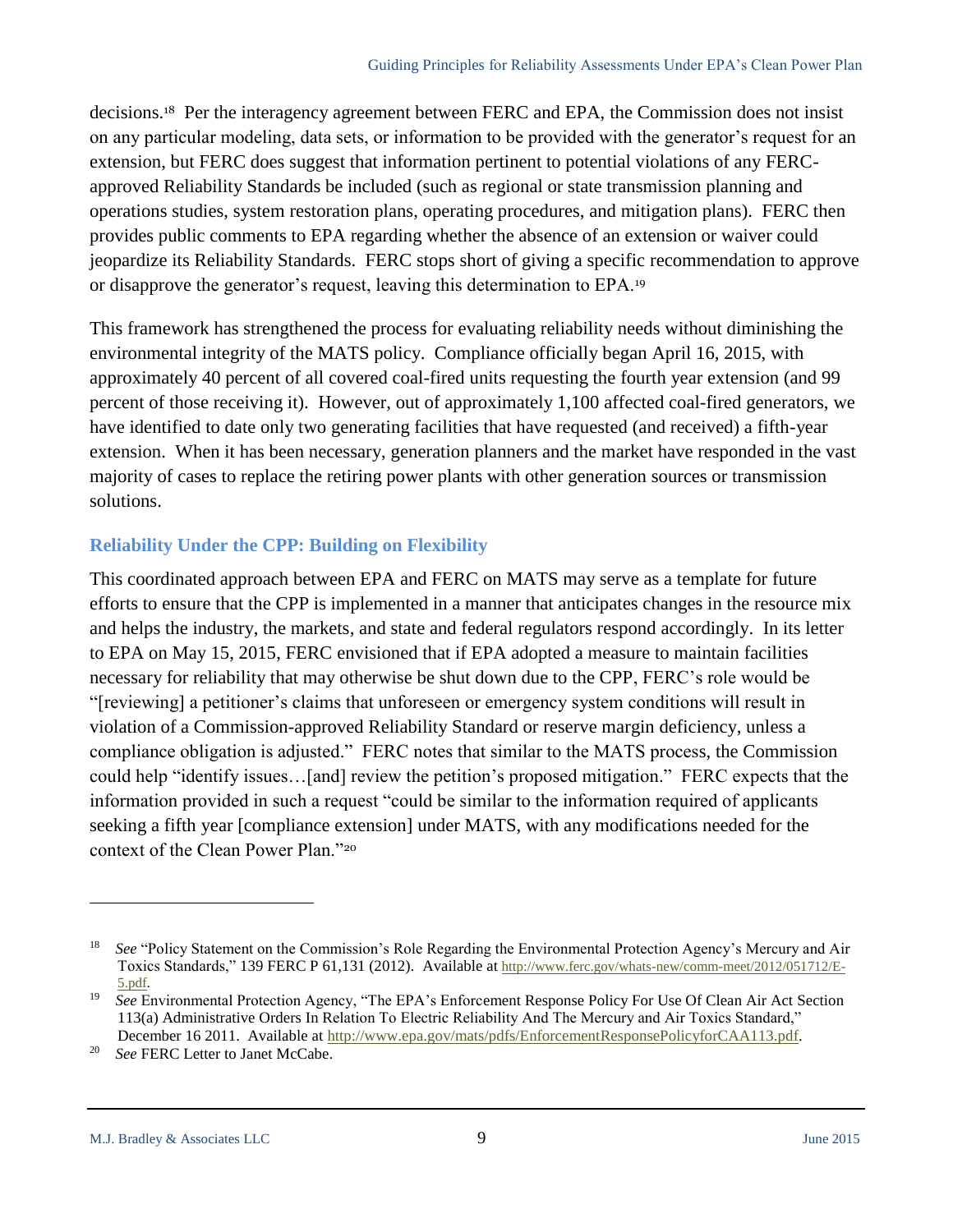The CPP is, of course, a very different rule than MATS, and addresses a broader scope of resources and a more flexible set of compliance options. We believe that this flexibility dramatically reduces the likelihood of needing to rely on a safety valve-type mechanism for the CPP. Regardless of what EPA decides on this issue, we believe that reliability entities and relevant state regulators have a critical role in conducting effective reliability analyses that can inform the development of state plans to proactively avoid any potential reliability problems.

One of the key flexibilities afforded by the CPP is its long lead time for compliance. In the case of MATS, EPA's new rules were statutorily required to be met in a relatively short timeline of three or four years for full implementation and compliance. In contrast, in the case of the CPP—as it is now proposed—the timeline is much longer, starting with a window of two years (or three in the case of states that agree to enter into multi-state agreements) in which states will establish and gain approval for their compliance plan, followed by the onset of plan implementation, which then phases in across an interim period from 2020 through 2029 before the final targets go into effect in 2030.<sup>21</sup>

Additionally, even in the existing proposal there is the built-in flexibility in the form of emissions averaging across sources and across time. This averaging feature would allow, for example, that an otherwise soon-to-be uneconomic coal facility that provides an important reliability function could continue to operate during the hours of the year when it was most needed for reliability or until an alternate generation or transmission solution can be put in place. In many cases, this generation could even continue for a number of years before the state plan requirements would need to see the generator in question replaced by a lower emitting facility or put a transmission upgrade in place to alleviate the reliability impact of the retirement. Regional compliance, which has been encouraged by market operators, would further extend this flexibility. This averaging thus provides an ability to maintain reliability-critical generating resources, results in longer lead times to develop alternative sources of generation or other infrastructure (alleviating what some have called a "cliff" effect starting in 2020), and allows for real-time adaptation of plans if these lead times are extended due to factors not considered in the original state compliance plan.

Of course, states also have broad flexibility to achieve emissions reductions through a variety of measures not limited to changes in their fleet of fossil fuel-fired generators' dispatch. For example, increasing renewable generation or energy efficiency can reduce state emissions while maintaining

<sup>&</sup>lt;sup>21</sup> Furthermore, the CPP is not yet final and there is reason to think that the EPA intends to modify the draft rule in important ways. In particular, the EPA Administrator and other senior EPA staff have signaled repeatedly in congressional testimony and in meetings with the states and industry that the Agency has heard clearly from stakeholders that a glide path or phase-in of the assumptions about the level of re-dispatch from coal to gas in the early years of the interim phase would ease the transition for states and companies.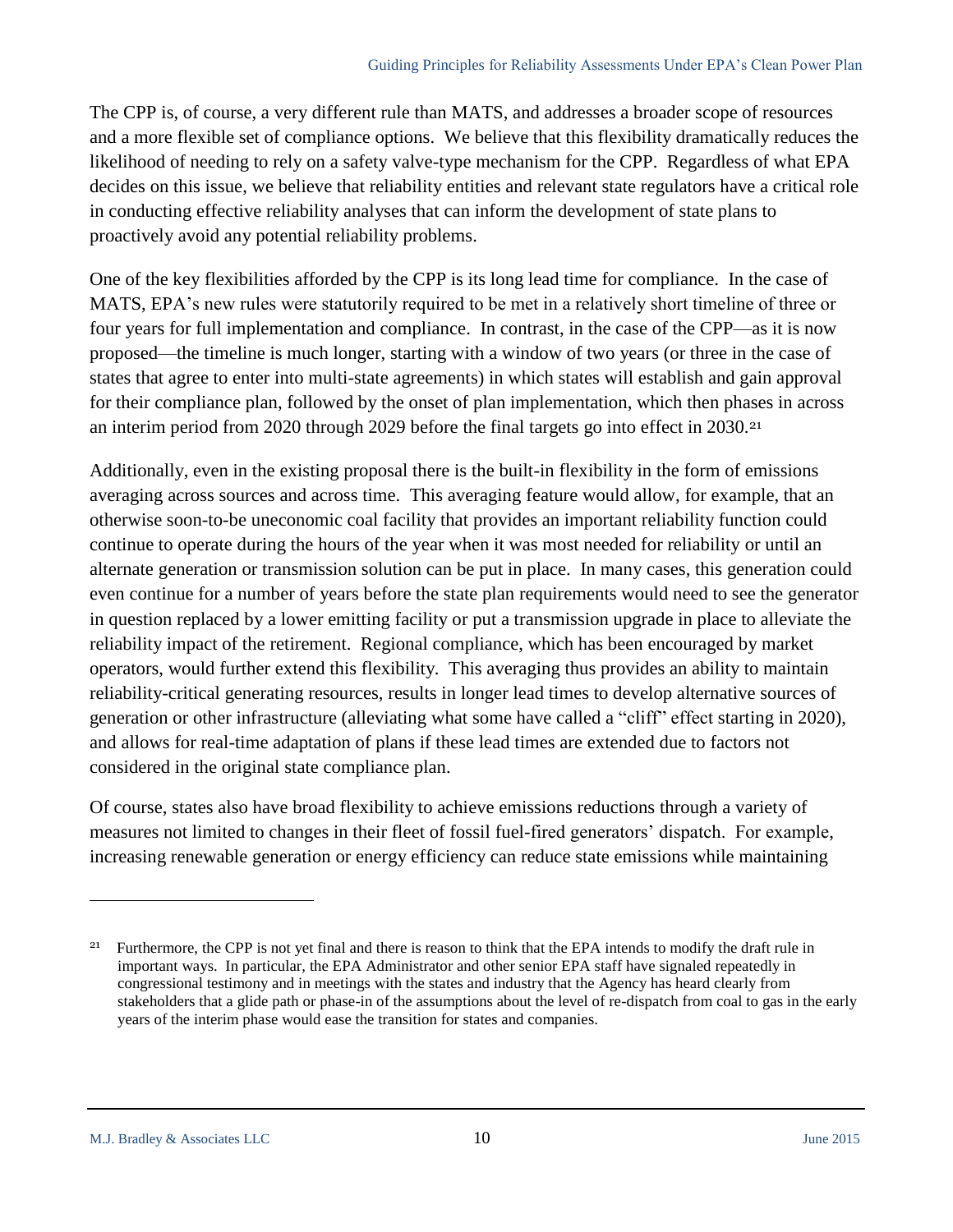headroom for emissions from coal or natural gas-fired units. Furthermore, these resources can provide many reliability services if necessary. In addition, states have the option to trade emissions or emissions credits with other states, meaning that one state could conceivably exceed its emissions target and acquire credits from another state that is below its own target. Given the range of state targets, this may allow for states with more challenging targets to ease into compliance by taking advantage of low-hanging fruit in other states with more economic options for meeting their targets.

As others before us have shown, this flexibility is a primary way to maintain reliability through a transition to a lower-emitting fleet. In order for states to take advantage of this flexibility, however, state stakeholders and policymakers must take proactive steps to coordinate with potential partners (both within and outside their state) and explore available options. A crucial tool to guide this process will be a series of well-conducted reliability assessments. We strongly believe that reliability entities and relevant state regulators can undertake effective reliability analyses that can proactively inform planning and assess options throughout CPP compliance.

## <span id="page-15-0"></span>**Reliability Assessment Guiding Principles**

To all users of the bulk electricity grid, maintaining electric system reliability through ongoing industry changes, including the implementation of the CPP, is of utmost importance. Indeed, this is part of the mission of all reliability coordinators, planners, and ISOs/RTOs. We are encouraged by proactive initiatives that industry members and regulators alike have undertaken to prepare for and respond to this change.

However, the dialogue around the CPP has revealed shortcomings and pitfalls of assessment processes that can skew findings in unhelpful ways. All parties in the debate about reliability and the CPP share the goal of maintaining and improving reliability. Nevertheless, we have seen some studies that significantly discount or ignore important considerations and information in their assessments, leading to conclusions that are used as arguments to forestall or prevent the CPP from going forward, rather than offering constructive adjustments and solutions. In some instances, it has seemed as though preservation of the grid's status quo has been equated with maintaining reliability.

This discrepancy has manifested most obviously in the wide range of studies and assessments that hope to inform the reliable and safe implementation of the CPP. In addition to NERC's Initial and Phase I studies, the following Regional Entities, RTOs, and ISOs have released assessments of the proposed CPP: PJM Interconnection;<sup>22</sup> Southwest Power Pool (SPP);<sup>23</sup> Midcontinent Independent

M.J. Bradley & Associates LLC 11 June 2015

<sup>22</sup> *See* PJM Interconnection Inc., "PJM Interconnection Economic Analysis of the EPA Clean Power Plan Proposal," March 2 2015 ("PJM Assessment"). Available at [http://www.pjm.com/~/media/4CDA71CBEC864593BC11E7F81241E019.ashxc](http://www.pjm.com/~/media/4CDA71CBEC864593BC11E7F81241E019.ashx).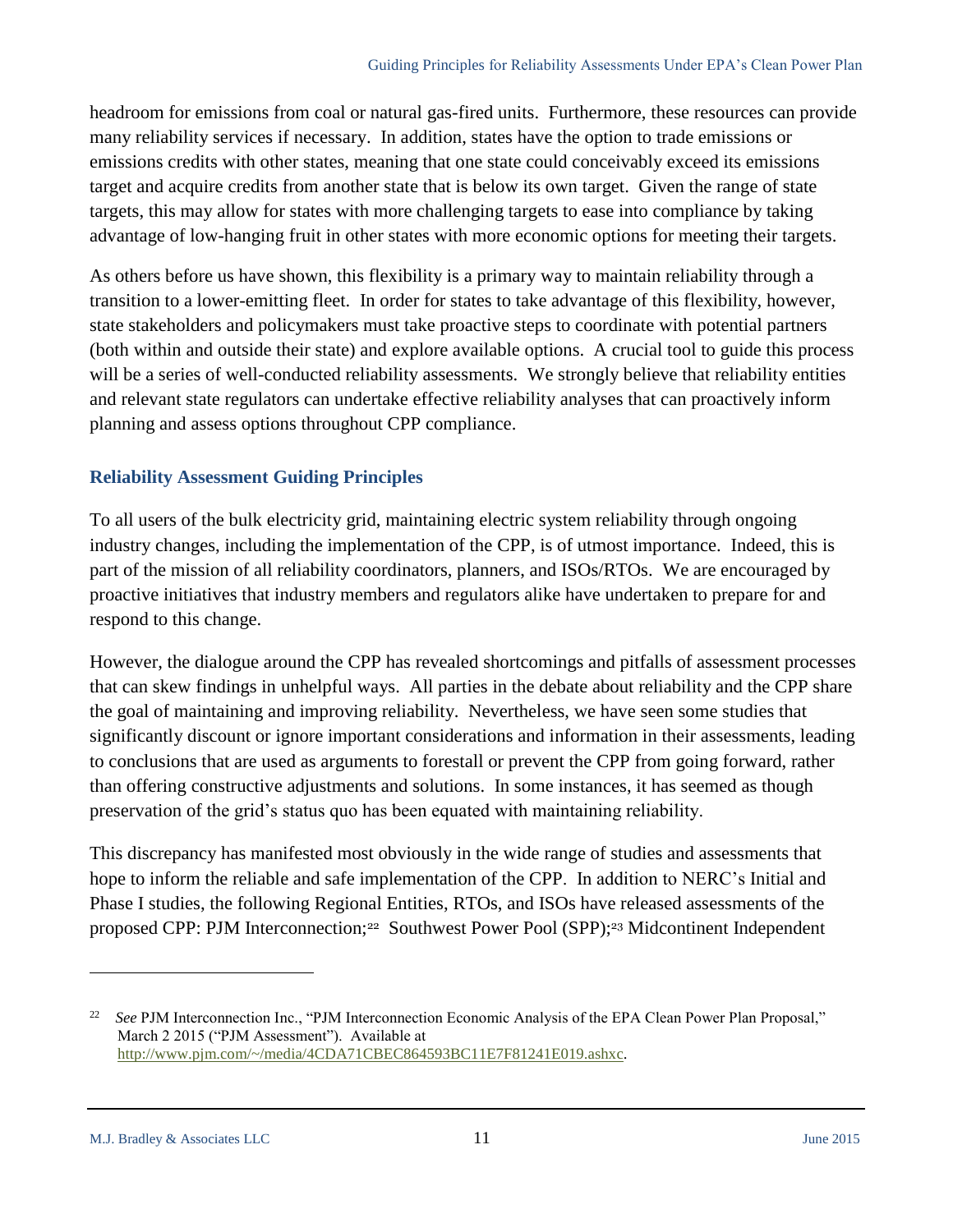System Operator (MISO);<sup>24</sup> Electric Reliability Council of Texas (ERCOT);<sup>25</sup> and the Western Electricity Coordinating Council (WECC).<sup>26</sup> Each of these organizations has valuable insight into how the CPP may affect their region, and their input can provide useful information for state and national regulators in designing the program and compliance plans.<sup>27</sup> Furthermore, we recognize that an examination of each aspect of grid reliability requires different types of modeling—assessing resource adequacy can be done through capacity expansion planning, operational reliability typically is analyzed through production cost simulations, and disturbance response is measured through load flow and dynamic response models. However, not all studies have utilized each of these methods. Indeed, to date, every assessment represents a vastly different approach to considering the CPP, and many contain problematic assumptions and methods that call into question their conclusions. These differences result in a set of studies whose findings are not mutually comparable and present conflicting and, in many cases, misleading results.

Instead, a useful reliability assessment must seek practical, realistic solutions that recognize and address both EPA's imperative to reduce greenhouse gas emissions and the shared interest in maintaining and enhancing affordable resource adequacy, operational viability, disturbance response stability, and other attributes that support the reliable and economic operation of the power system. Given the highly interconnected nature of the grid and the critical need for productive and actionable reliability assessments to guide state compliance with the CPP, these studies should be conducted following a set of common guiding principles. Though specific assumptions and models utilized will vary by region—and should, in order to best reflect local conditions—we believe there are six guiding principles that each study, regardless of method or assumptions, should follow. Taken together, these principles are a roadmap to a reliability assessment that realistically and methodically analyzes a range of potential CPP compliance pathways, highlighting impacts on multiple aspects of reliability in a way

<sup>23</sup> *See* Southwest Power Pool, "SPP's Reliability Impact Assessment of the EPA's Proposed Clean Power Plan," October 8 2014 ("SPP Assessment"). Available at

[http://www.spp.org/publications/CPP%20Reliability%20Analysis%20Results%20Final%20Version.pdf.](http://www.spp.org/publications/CPP%20Reliability%20Analysis%20Results%20Final%20Version.pdf)

<sup>24</sup>  *See* Midcontinent Independent System Operator, "Analysis of EPA's Proposal to Reduce CO2 Emissions from Existing Electric Generating Units," November 2014 ("MISO Assessment"). Available at [https://www.misoenergy.org/Library/Repository/Communication%20Material/EPA%20Regulations/AnalysisofEPAsP](https://www.misoenergy.org/Library/Repository/Communication%20Material/EPA%20Regulations/AnalysisofEPAsProposaltoReduceCO2EmissionsfromExistingElectricGeneratingUnits.pdf) [roposaltoReduceCO2EmissionsfromExistingElectricGeneratingUnits.pdf.](https://www.misoenergy.org/Library/Repository/Communication%20Material/EPA%20Regulations/AnalysisofEPAsProposaltoReduceCO2EmissionsfromExistingElectricGeneratingUnits.pdf)

<sup>25</sup> *See* Electric Reliability Council of Texas, "Impacts of Environment Regulations in the ERCOT Region," December 16 2014 ("ERCOT Assessment"). Available at [http://www.ercot.com/content/news/presentations/2014/Impacts%20of%20Environmental%20Regulations%20in%20th](http://www.ercot.com/content/news/presentations/2014/Impacts%20of%20Environmental%20Regulations%20in%20the%20ERCOT%20Region.pdf) [e%20ERCOT%20Region.pdf.](http://www.ercot.com/content/news/presentations/2014/Impacts%20of%20Environmental%20Regulations%20in%20the%20ERCOT%20Region.pdf)

<sup>26</sup> *See* Western Electricity Coordinating Council, "EPA Clean Power Plan: Phase 1 – Preliminary Technical Report," September 19 2014 ("WECC Assessment"). Available at [https://www.wecc.biz/Reliability/140912\\_EPA-](https://www.wecc.biz/Reliability/140912_EPA-111%28d%29_PhaseI_Tech-Final.pdf)[111%28d%29\\_PhaseI\\_Tech-Final.pdf.](https://www.wecc.biz/Reliability/140912_EPA-111%28d%29_PhaseI_Tech-Final.pdf)

<sup>27</sup> Additionally, we note that a number of other entities, such as NREL and many utilities and public utilities commissions, have conducted reliability assessments that, while not specifically CPP-focused, provide good examples of processes and practices that conform with our principles. We focus our discussion here on reliability entityconducted assessments but strongly encourage input of these third-party stakeholders.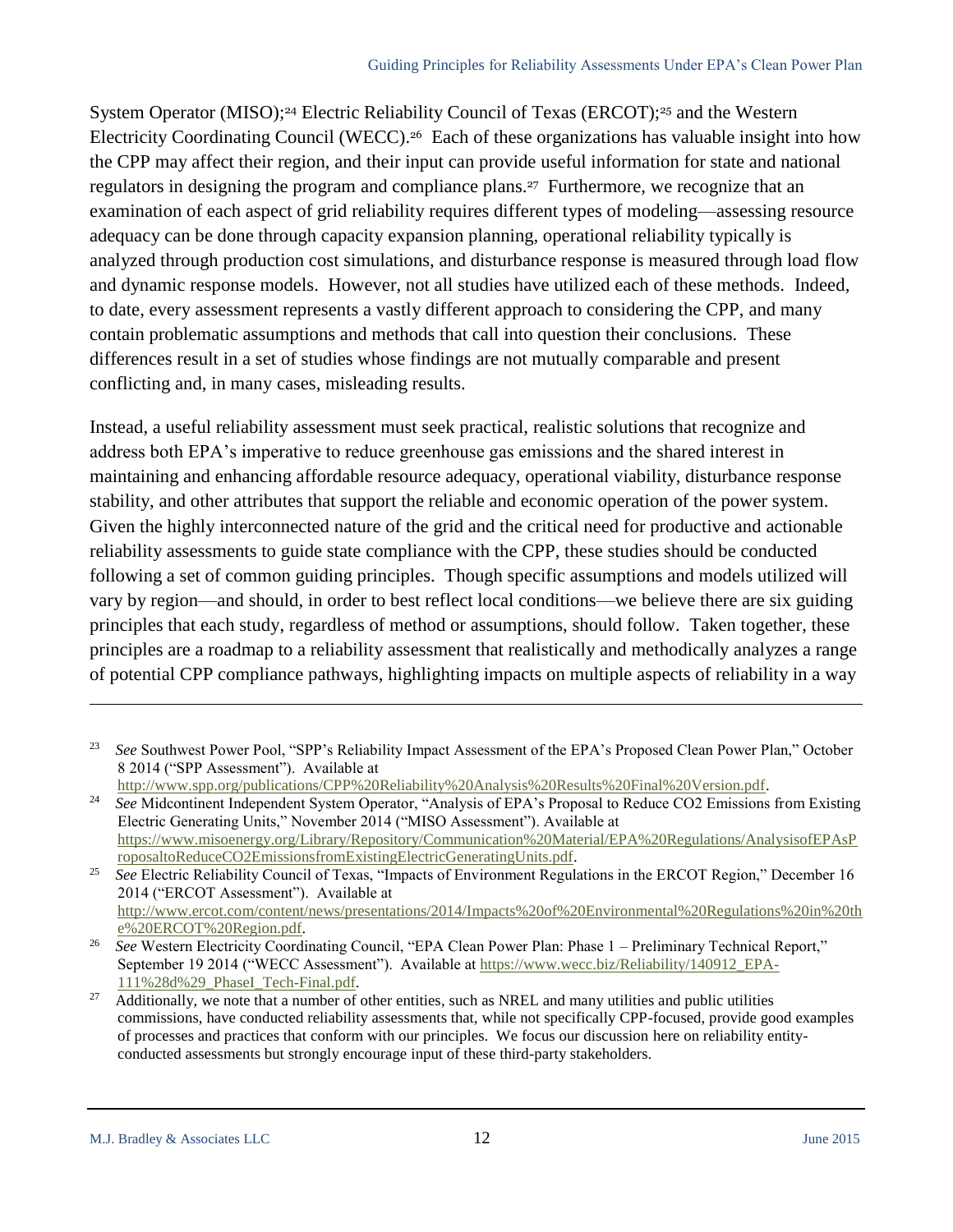that can be pressure-tested by stakeholders and utilized by state policymakers. In this whitepaper, we assume that the party conducting the reliability assessment is a regional reliability planner, though most, if not all, of these principles would apply to a state- or utility-led process as well.

## <span id="page-17-0"></span>**Guiding Principle: Utilize a Transparent Process**

The CPP is subject to intense industry scrutiny and has elicited a broad range of positive and negative reactions among stakeholders. Organized and focused stakeholder involvement will help incorporate up-to-date assumptions, create consistency across assessments, and ensure that reliability assessments are, to the extent possible, based in objective facts and data. These processes can also help sanity check initial results. Organizations such as the Utility Variable Generation Integration Group have developed "principles for technical review" that should be followed for each reliability assessment.<sup>28</sup> In addition, to provide ongoing feedback as states incorporate results into compliance plans and reliability planners and/or coordinators plan for ongoing assessments, detailed results and assumptions should be discussed as part of the technical review process and be released in concurrence with each final report.

WECC's assessment stands out as a good example in this regard, clearly articulating the goals of the analysis, technical assumptions (and reasoning behind them), and model methodologies and limitations. As explained throughout the report, WECC also utilized cases based on stakeholder input. By comparison, other assessments have been less transparent about their assumptions and have limited stakeholder involvement. NERC, for example, delayed the release of its assumptions and provided only a narrow window for stakeholder review of the modeling results and draft reports.

## <span id="page-17-1"></span>**Guiding Principle: Reflect Existing Status of the Grid in Modeling Assumptions**

In setting the assumptions for the analysis, both in a reference case and CPP compliance scenarios, a reliability planner and/or coordinator must recognize key elements of the electricity grid's ongoing transformation. It is neither realistic nor useful to presume that the grid will revert to pre-market and pre-technological advancement conditions. Though we do not advocate for a specific set of assumptions, we urge careful consideration of the following factors:

 *Renewable development*: even without the CPP, renewable output under EIA's Annual Energy Outlook 2015 (AEO 2015) Reference Case continues to grow through 2040.<sup>29</sup> Other estimates

<sup>28</sup> Utility Variable Generation Integration Group & National Renewable Energy Laboratory, "Principles for Technical Review Committee (TRC) Involvement in Studies of Variable Generation Integration into Electric Power Systems," June 2012. Available at: [http://uvig.org/wp-content/uploads/2009/05/TRCPrinciplesJune2012.pdf.](http://uvig.org/wp-content/uploads/2009/05/TRCPrinciplesJune2012.pdf)

<sup>&</sup>lt;sup>29</sup> U.S. Energy Information Administration, "Annual Energy Outlook 2015," April 2015 ("AEO 2015"). Available at: [http://www.eia.gov/forecasts/aeo/pdf/0383\(2015\).pdf.](http://www.eia.gov/forecasts/aeo/pdf/0383(2015).pdf)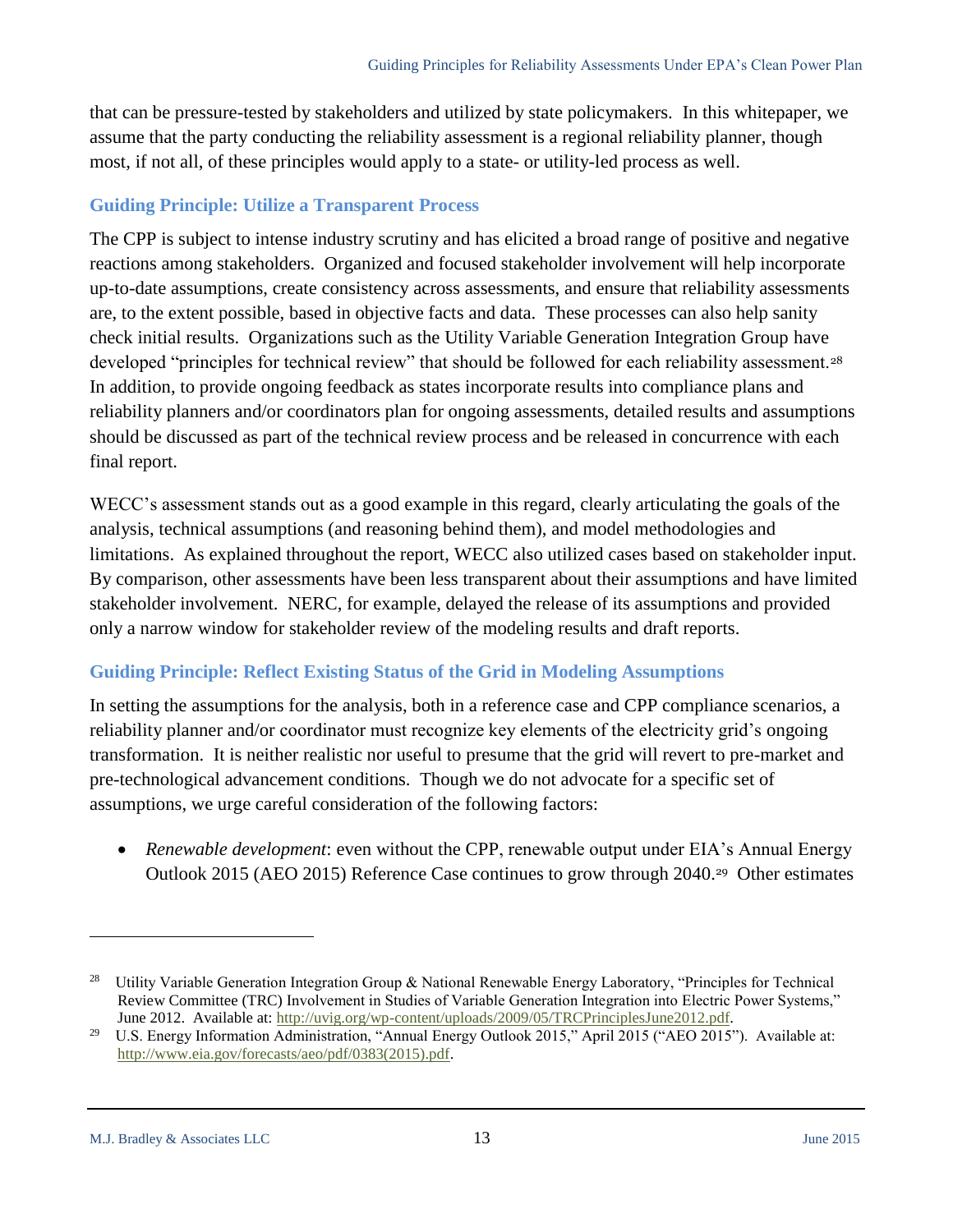show renewable build alone in 2015 expected to exceed 18 GW, mostly from wind and solar.<sup>30</sup> Reliability assessments must incorporate renewable energy assumptions and modeling that reflect these trends—but numerous studies to date have not. The NERC Assessment, for example, shows particularly limited renewable growth. It uses two renewable cases, "Carbon" and "No Carbon," as inputs to gauge the impact of the CPP as compared to business-as-usual activities. However, as compared to third-party projections showing 18 GW of build in 2015, the NERC Assessment assumes only half as much new renewables build in 2015—9 GW with annual additions actually decreasing to between 2 and 2.5 GW per year between 2020 and 2029. Indeed, NERC's 2020 renewable generation projected under the CPP, 281 TWh, is actually below the amount of renewable energy generated in 2014.<sup>31</sup> Additionally, there is very little difference between the two cases. The "Carbon" case assumes only a 6 percent increase in solar output under the CPP, as compared to the "No Carbon" case, by 2030 in states such as Arizona, Florida, Utah, Texas, Nevada and New Mexico; similarly, it assumes only a 1 percent change in wind development by 2030 in Iowa and the Dakotas, and only a 6-7 percent change in Wyoming and Colorado. These baseline assumptions must be scrutinized, and likely improved, in order to result in assessments containing realistic views of capacity retirements and resulting reliability and energy management services available on the grid. One possible way to improve these build out estimates would be to closely consider renewable development costs—we note that NERC used 2013 data (which is readily available, and understandable), but prices have fallen so quickly that these data no longer reflect reality. Furthermore, as we discuss below, renewables—and other non-fossil emissions reduction strategies—should ideally be an output of an assessment to reflect the optionality of the CPP.

 *Ongoing generation and infrastructure improvement*: as we have presented throughout this whitepaper, the electricity sector is already undergoing significant infrastructure development and expansion. In many ways, this provides a "running start" to those who are looking to further strengthen energy infrastructure and may help cut down timelines as many important projects are already in the pipeline. For example, the Edison Electric Institute forecasted in January of this year that between 2014 and 2017, investor-owned utilities alone (not including other public utilities, co-ops, or merchant developers) will invest a total of \$78 billion in transmission,<sup>32</sup> and FERC estimates that over 10,500 miles of currently proposed transmission

<sup>30</sup> Bloomberg New Energy Finance, "Medium-term outlook for US power: 2015," April 8, 2015. Available at: [http://about.bnef.com/content/uploads/sites/4/2015/04/BNEF\\_2015-02\\_AMER\\_US-Power-Fleet-De-Carbonisation-](http://about.bnef.com/content/uploads/sites/4/2015/04/BNEF_2015-02_AMER_US-Power-Fleet-De-Carbonisation-WP.pdf)[WP.pdf.](http://about.bnef.com/content/uploads/sites/4/2015/04/BNEF_2015-02_AMER_US-Power-Fleet-De-Carbonisation-WP.pdf) 

<sup>31</sup> Total net energy produced from solar, wind, geothermal and waste in 2014 totaled 281.1 TWh. *See* U.S. Energy Information Administration, Monthly Energy Review Data, Table 7.2. Reports available at [http://www.eia.gov/totalenergy/data/monthly/previous.cfm.](http://www.eia.gov/totalenergy/data/monthly/previous.cfm) 

<sup>32</sup> Edison Electric Institute, "Actual and Planned Transmission Investment By Shareholder-Owned Utilities (2008– 2017)," January 8 2015 at p. 1. Available at [http://www.eei.org/issuesandpolicy/transmission/documents/bar\\_transmission\\_investment.pdf.](http://www.eei.org/issuesandpolicy/transmission/documents/bar_transmission_investment.pdf)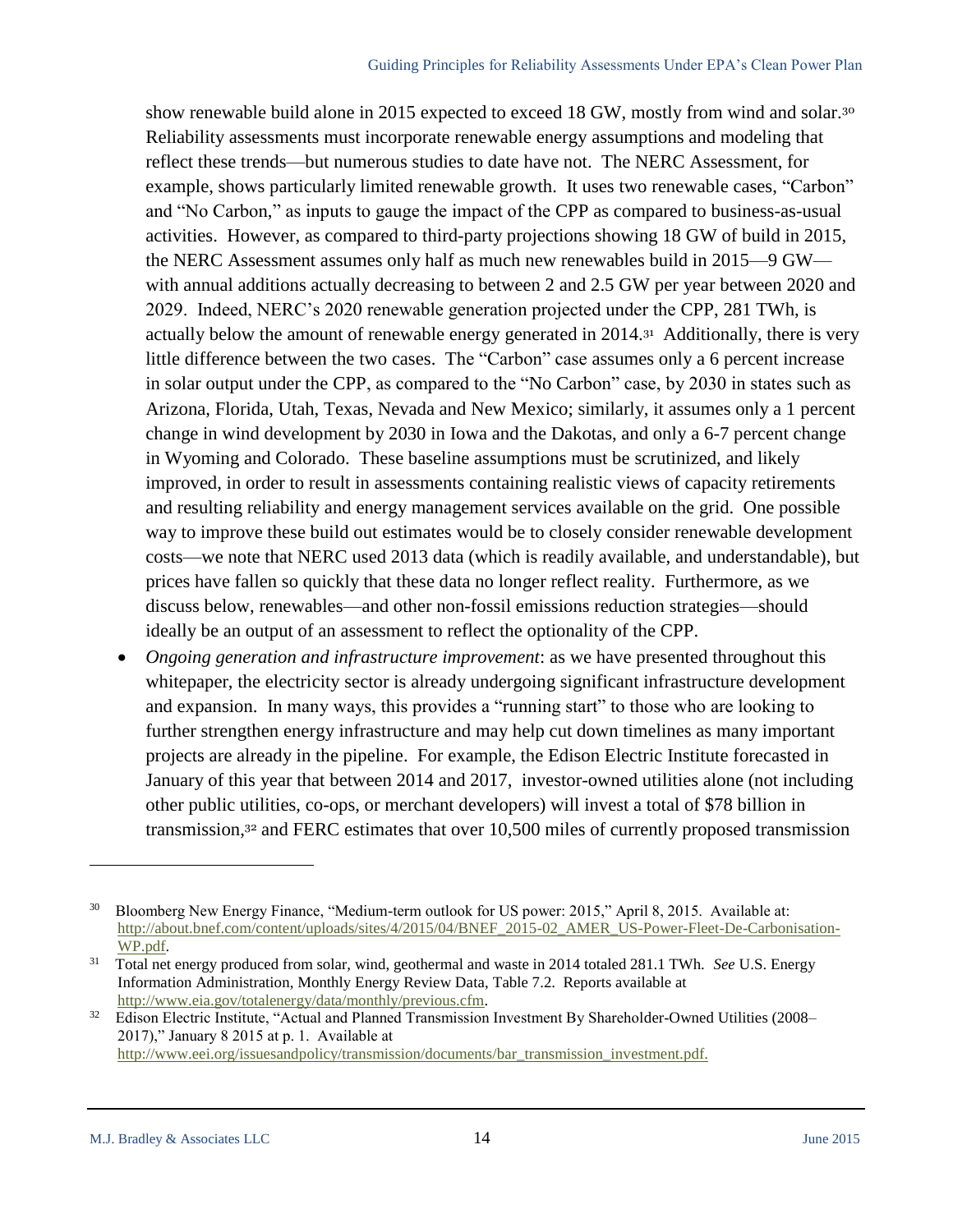lines will be in place by 2017.<sup>33</sup> Similarly, FERC approved over 400 miles of new natural gas pipelines with a combined capacity of over 8 billion cubic feet per day in 2014.<sup>34</sup> To the extent that analyses consider infrastructure development as a limiting factor to providing reliability services, they should attempt to incorporate build out timelines that reflect this activity in electric transmission and distribution, natural gas pipeline, and generation development already underway. Many studies ignore the "pipeline" of infrastructure projects that will be in various stages of development at the start of the CPP.

 *Energy demand and energy efficiency*: the AEO 2015 projects growth at an annual rate of 0.8 percent between 2013 and 2040, not including any increase in energy efficiency that is driven by the CPP or other not yet operational programs. In comparison, NERC assumes load growth ranging from 0.5 to 1.2 percent in 2030, even after accounting for energy efficiency under the CPP. While exact demand is impossible to predict (see principle concerning sensitivities to address these unknowable inputs), scenarios should be based around realistic assumptions. Furthermore, to the extent that modeling is able to adjust demand as an output in response to electricity prices, assessments should incorporate transparent and accurate assumptions around the elasticity of demand.

## <span id="page-19-0"></span>**Guiding Principle: Clearly Identify Base Case and Context**

Without proper contextualization, some stakeholders have used reliability assessments as reinforcement for exaggerated claims of the impact of the CPP. It is true that actions to comply with the CPP will build upon and, in some cases, accelerate existing trends, such as natural gas pipeline expansion and coal plant retirements. However, as explained above, the ongoing nature of these activities means that much of the needed planning and infrastructure development to address reliability is already in progress. This "base case" must be clearly delimited and explained, with results placed in this context. To the extent that reliability studies indicate that more time is needed to comply with the CPP, they must correctly acknowledge existing conditions and activity, which in many cases would significantly trim development timelines and requirements.

The WECC Assessment again provides a good example of this guiding principle, providing context in numerous places to help stakeholders interpret study results. This assessment shows coal retirements under the CPP as compared to a well-defined base case,<sup>35</sup> for example, and three different natural gas dispatch scenarios compared to a clear "common case" that is also further explained in an Appendix to

<sup>33</sup> FERC Office of Energy Projects, "Energy Infrastructure Update for March 2015," posted April 23 2015 at p. 5. Available a[t http://www.ferc.gov/legal/staff-reports/2015/mar-infrastructure.pdf.](http://www.ferc.gov/legal/staff-reports/2015/mar-infrastructure.pdf)

<sup>&</sup>lt;sup>34</sup> FERC, "Approved Major Pipeline Projects (2009-Present)," Data as of March 31 2015. Available at [http://www.ferc.gov/industries/gas/indus-act/pipelines/approved-projects.asp.](http://www.ferc.gov/industries/gas/indus-act/pipelines/approved-projects.asp)

<sup>35</sup> *See* WECC Assessment at p. 15.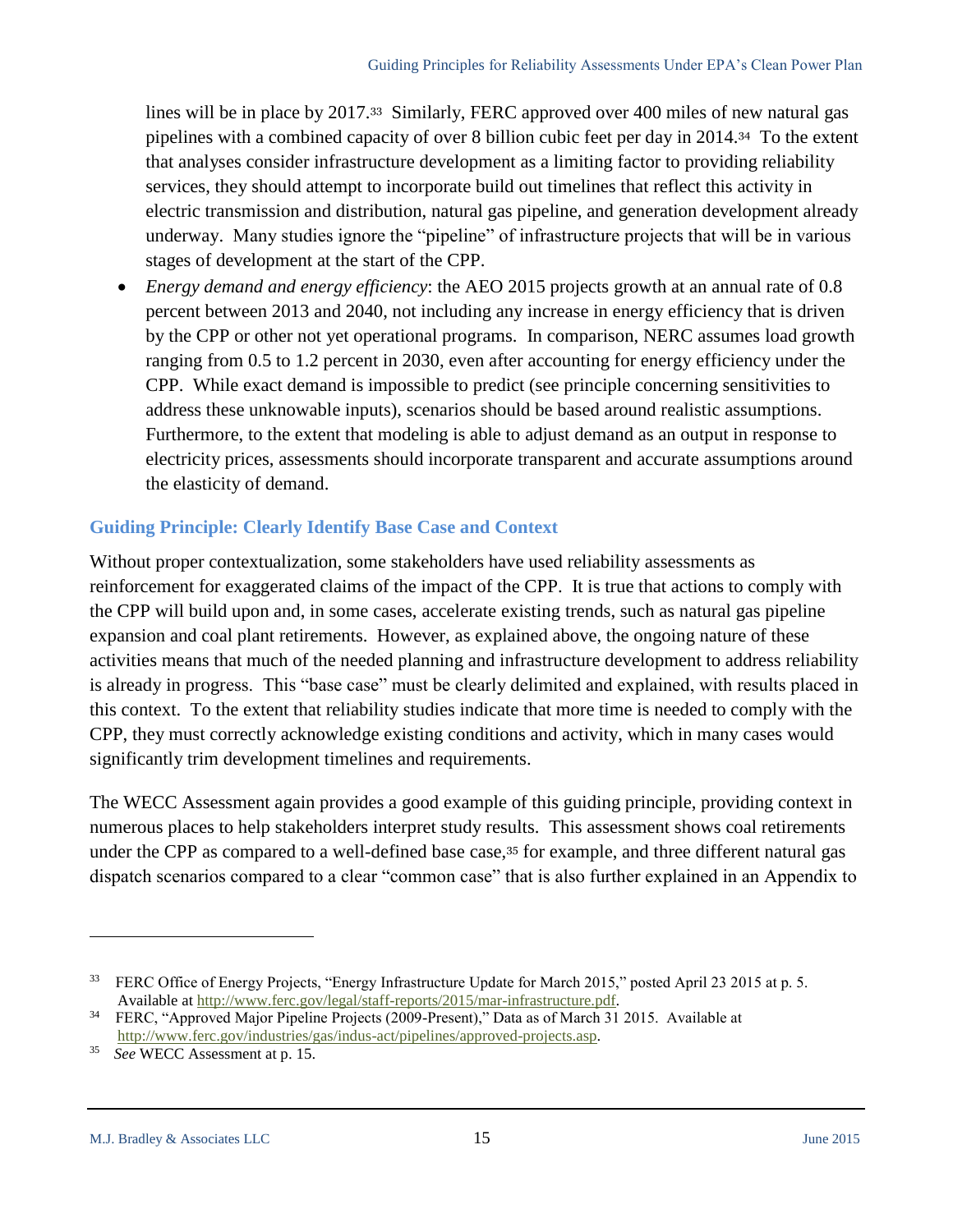the report.<sup>36</sup> MISO's assessment also clearly shows the impact of projected coal retirements through using a base case against which incremental retirements associated with the CPP are compared. In comparison, SPP and NERC provide little to no context throughout their studies. NERC's assessment is especially concerning, with executive level conclusions and all graphs indicating that the CPP will trigger a wave of coal retirements that, upon examining the data provided deeper in the report, are proven to actually be largely already planned or underway due to other regulations or economic decisions. Similarly, it presents power flows and capacity margins under the CPP but gives no indication of how much the CPP has changed these values. While in some cases it is useful to understand these total results for reliability planning purposes, it is misleading and ultimately regressive to indicate that all changes are due to a single policy such as the CPP. Policymakers must understand the portion of activity that they can directly affect through their CPP compliance activities. Reports must clearly indicate if the conclusions are based on combining the incremental impacts of the CPP with the ongoing changes reflected in the reference case or if they are based on only the incremental impacts of the CPP.

## <span id="page-20-0"></span>**Guiding Principle: Conduct Sensitivity/Probabilistic Analyses Where Possible**

Reliability studies, by design, are forward-looking assessments that must incorporate forecasts of future conditions. Though we have numerous models for forecasting inputs such as electricity demand, fuel prices, and development costs, no forecast can ever be entirely reliable. As such, a good analysis will incorporate multiple sensitivities or a probabilistic approach around these key inputs to gain a clearer picture of what variables may drive concerns, and how likely they are to occur. However, some existing studies focus almost exclusively on a "worst case" scenario of high gas prices, high demand, and high technology costs. To the extent that resources allow, assessments should examine a broad range of cases that are more likely to encompass future conditions. While examining a low probability/high risk scenario does have some value, it should not be the sole driver of planning considerations or become the dominant "strawman" for policymakers to consider as the possible outcome of the CPP.

The NERC Assessment, for example, focuses primarily on a worst-case scenario, and would be more valuable to stakeholders if it included additional scenarios or sensitivities around demand growth, natural gas prices, retirement/development timelines, and compliance through mechanisms other than replacing coal with natural gas. As currently conducted, the study's results are primarily limited to showing how natural gas prices affect costs of increasing natural gas-fired facility dispatch, which does not help policymakers evaluate a balanced emissions-reduction strategy that best maintains reliability at least cost. The SPP Assessment, which the authors acknowledge as "cursory," provides another example of a study based on a limited range of assumptions. For example, rather than examining

<sup>36</sup> *Id.* at pp. 16-17, 32-36.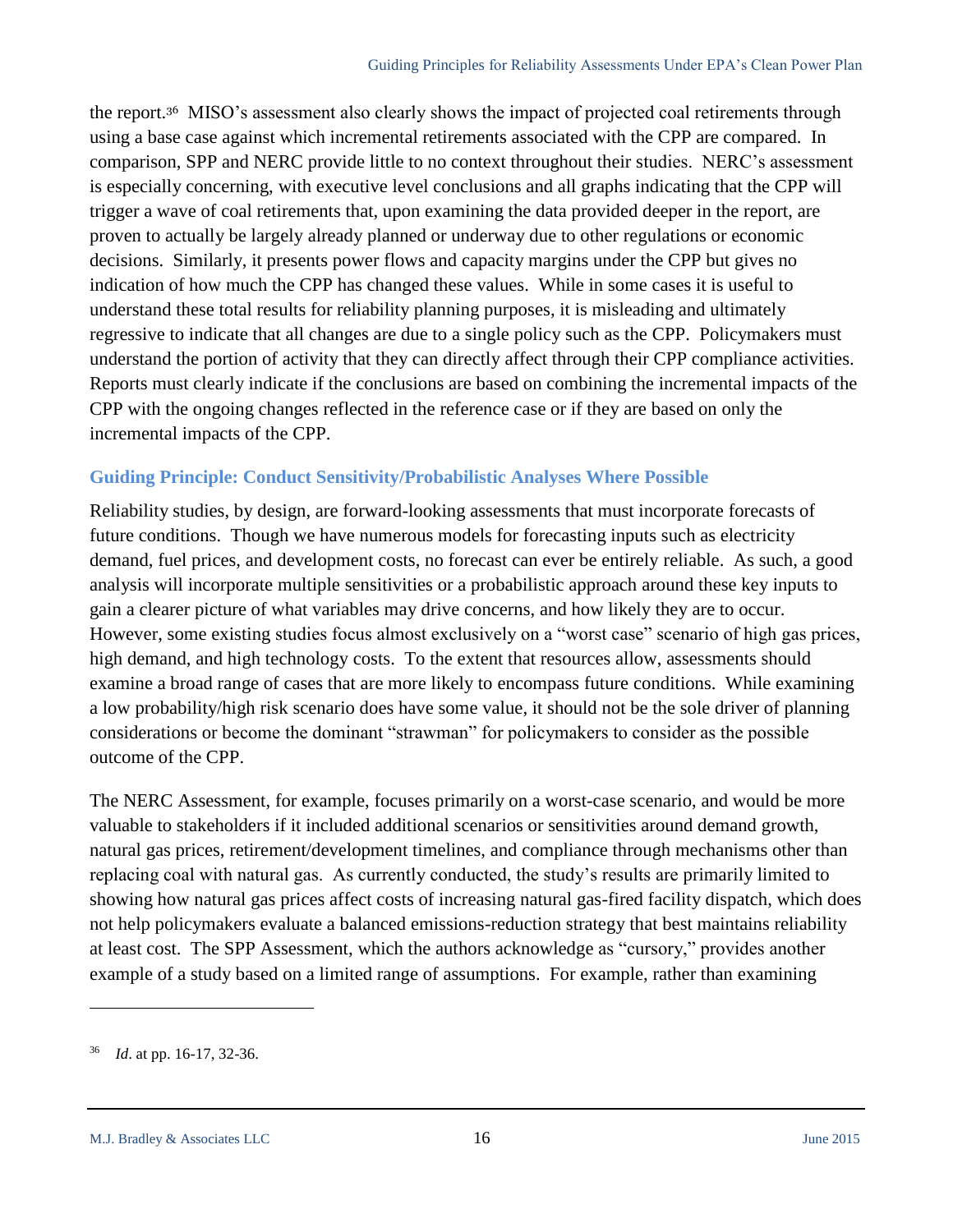retirements from an SPP system-wide policy perspective, this assessment uses EPA's IPM retirements under their state-by-state compliance case as retirement inputs. While this is a reasonable starting point for an assessment, it is unnecessarily restrictive, eliminating the ability of the modelers to optimize emissions reductions through on-the-ground decisions and updated assumptions and instead assumes that only those actions output from a different model will occur. Furthermore, it uses EPA's worst-case retirement outputs (from the state compliance case). To improve this assessment, SPP should develop alternative compliance scenarios including sensitivities where applicable.

On the other end of the spectrum, the MISO Assessment shows the benefit of exploring sensitivities indeed, 1,296 individual scenarios. This sensitivity analysis helps show, for example, that a "medium" level of coal retirements may be most optimal for limiting compliance costs, and that in some cases, already-planned coal retirements would be sufficient to reach regional emissions targets (though at higher cost).<sup>37</sup> Similarly, the PJM Assessment conducted an assessment of multiple scenarios differing across variables such as natural gas prices, renewable resource and energy efficiency availability, new natural gas development, and others. PJM also focused a section of its report on the impact each of these sensitivities had on a range of model outputs, including resource redispatch, capacity at risk for retirement, and energy and CO<sub>2</sub> prices.<sup>38</sup>

## <span id="page-21-0"></span>**Guiding Principle: Reflect the Flexibility of Compliance Options Under the CPP**

EPA has designed the CPP with significant flexibility that will allow states to adjust their compliance approaches to maximize reliability (and minimize cost). The proposed rule's state-specific interim and final goals reflect differences in each state's current mix of resources used to generate electricity, coupled with each state's potential to increase the use of lower-carbon and zero-carbon resources. In designing a compliance plan, and potentially using the insight from a reliability assessment, a state may address reliability implications of potential temporary or permanent outages of specific units in a variety of ways, including making deeper reductions at other units or instituting "outside-the-fence" options such as renewable energy or energy efficiency development. States may also enter into emissions crediting/trading within their state borders or in partnership with all or portions of other states. Finally, as a long-term emissions reduction program, the proposed CPP establishes a ten-year interim target that states will have to meet on an average basis; in other words, a state may plan for higher emissions early in the program to allow for infrastructure or generation development (so long as those emissions are balanced out by reductions in later years), or may plan for an emissions "buffer" that would allow higher-emitting units to operate in short periods of reliability need, driven perhaps by peak demands or unforeseen weather events or unit outages.

M.J. Bradley & Associates LLC 17 June 2015

<sup>37</sup> *See* MISO Assessment at p. 15.

<sup>38</sup> *See* PJM Assessment at pp. 24-76.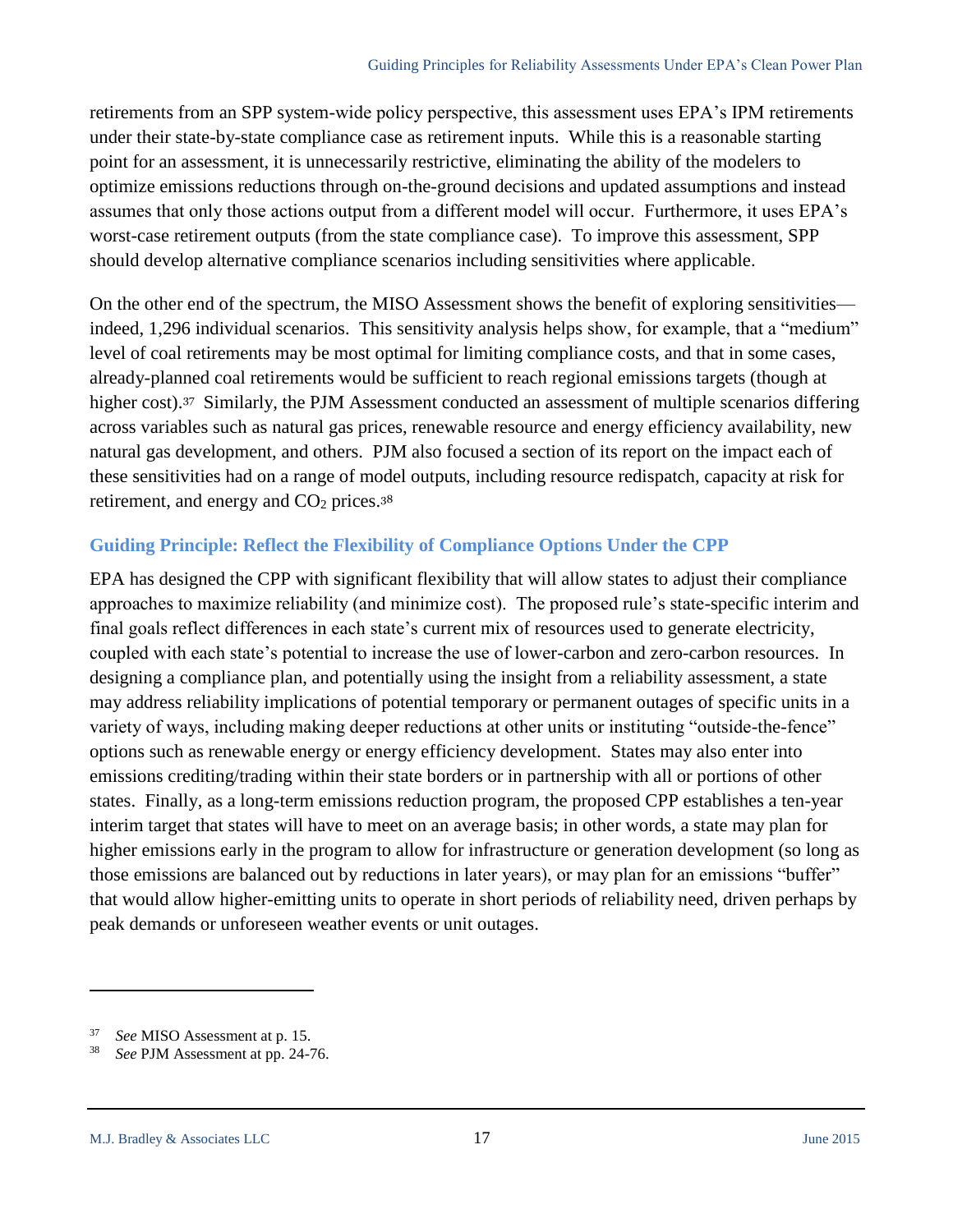Perhaps not all states will be able to take full advantage of this flexibility due to institutional challenges such as in-state political climate, infrastructure development procedures, or other planning considerations. However, reliability assessments must consider scenarios in which these flexible approaches are included. Ways this could be shown include:

- *Allowing all, or a majority, of compliance options (e.g., natural gas dispatch, increased renewable development, or additional energy efficiency) as outputs of models, not input*: a number of the reliability studies we examined are structured such that emissions reductions actions—such as increases in renewable penetration or energy efficiency—are limited as inputs of cases into assessment models. In many cases this effectively assumes that these activities will continue along business-as-usual trajectories, and that the only lever that policymakers may pull to reduce emissions is re-dispatch from coal to natural gas. In many areas, this severely and artificially limits the options a state may have to reliably and cost-effectively reduce the emissions intensity of its fleet. Moreover, it is an illogical assumption that the levels of such emissions reducing technologies will not be driven in part by a carbon-constraining program such as the CPP, and a model should be able to reflect this economic reality. This concern helps illustrate the need for different models for different reliability questions. First, capacity planning models can help evaluate least-cost resource adequacy generation mix scenarios; then, a postulated future generation mix can be input to a production cost model to analyze dispatch; finally, dispatch snapshots are inputs to load flow and dynamic stability models. A good process iterates and does "round-trip" modeling that can work toward more practical and realistic end cases and can protect against rigid acceptance of a set of inputs into any one of the models resulting in erroneous conclusions (essentially hardwired by the input assumptions). Alternatively, if an assessment cannot incorporate this complexity due to resource or time constraints, it should at least include multiple renewable, energy efficiency, and other compliance option build-out scenarios for comparison (see, for example, the MISO Assessment three renewable scenarios).
- *Indicating trading within (or outside of) the modeled region*: broad coordination among utilities and states has emerged as a centerpiece of the national discussion about the CPP and how it may best be implemented. Several studies, including notably the PJM Assessment, have found that multi-state coordination for the purpose of trading of emissions allowances increases the array of resource options for compliance, which can in turn allow for increased optionality to maintain reliability. Numerous states are in active discussion to explore ways that they could facilitate limited or modular allowance trading without necessitating legislated agreements or complicated multi-state CPP compliance plans—often called "common elements" approaches. It should also be noted that these trading mechanisms may extend beyond borders of modeled areas, and may not even follow electricity flow patterns. Assessments such as SPP's and NERC's could significantly improve the usefulness and accuracy of their results if they explored cases that included varying levels of trading.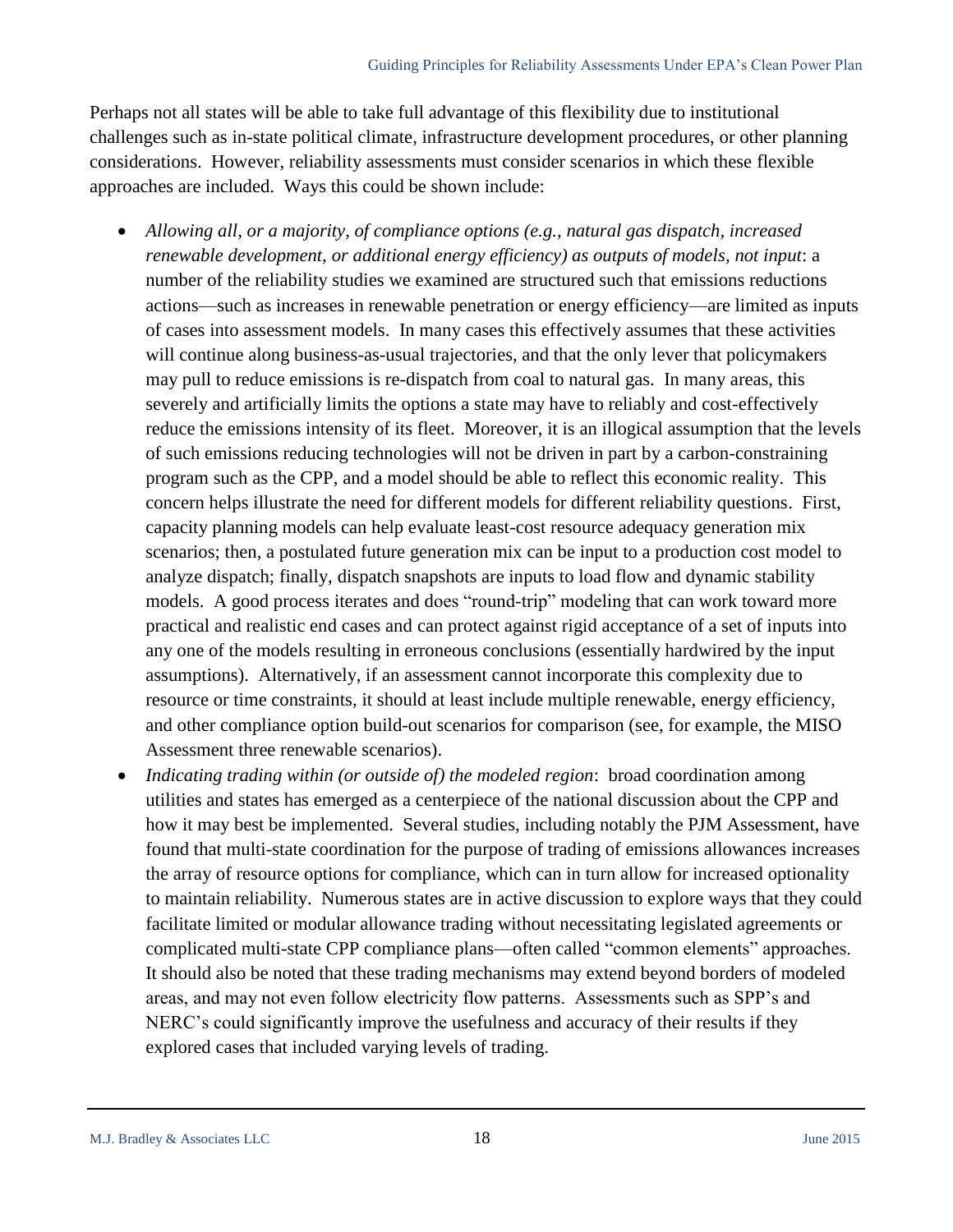*Examining options for phased-in compliance*: as detailed above, the CPP sets fairly long-term compliance pathways, with "interim" compliance calculated over an average of several years and not starting until over four years from when a final rule is released. In reviewing a number of assessments and claims that the interim target is too aggressive, it appears that some may have assumed the year 2020 as a binding compliance year. Infrastructure development can be a critical path element in maintain reliability, and establishing assumptions around what amounts to premature compliance will exacerbate these infrastructure timelines, leading to misleading signs of reliability issues.

#### <span id="page-23-0"></span>**Guiding Principle: Provide Realistic But Reliability-Focused Results**

Though many reliability planners have joint missions of maintaining reliability and ensuring welloperating and efficient electricity markets, the focus of these assessments should be on identifying reliability concerns that result from realistic projections of compliance options. In designing compliance plans, states and their stakeholders will no doubt pursue lowest cost actions that will vary by region. However, "reliability" should not be equated with "cost effectiveness" or a least-cost solution to compliance. The added value that reliability assessments can provide is to identify key electric system risks, vulnerabilities, and opportunities that arise from compliance options that fall across the cost spectrum.

Certainly, economic considerations are crucial in understanding how market players will react to given policies (such as energy efficiency programs or carbon prices), and we are not suggesting that these assessments be conducted absent any consideration of cost. Indeed, it is crucial that realistic assumptions of cost are built in to develop a forecast of, on one hand, the speed at which development and expansion will occur and, on the other, the rate of retirement or down-rating of existing facilities. Factoring cost and the likelihood of investment into reliability assessments needs to be done with sufficient impartiality such that the assessment skews toward neither over-built systems (by assuming high, out-of-market incentives) nor maintaining the status quo resource mix (by assuming any consumer price impact must be avoided). However, the primary output of a reliability assessment should not be a cost figure but instead a technical view of the electricity grid's capabilities. Though impossible to remove bias from any assessment, this will help focus these studies. It should not be within the scope of a reliability assessment, as it seems to be in the NERC and MISO cases, to opine on whether states may, or may not, be willing to pay a bit more than the cheapest possible compliance option in order to achieve a more optimal long-term solution, public policy consideration, or maintenance and development of reliability services. States and stakeholders will be in a better position to evaluate compliance options when they are given full information about both the reliability and cost impacts of compliance options that can serve local electricity customers. We point to the PJM and WECC Assessments as good examples of how economic factors are inputs that drive possible assumptions and cases under which to examine reliability.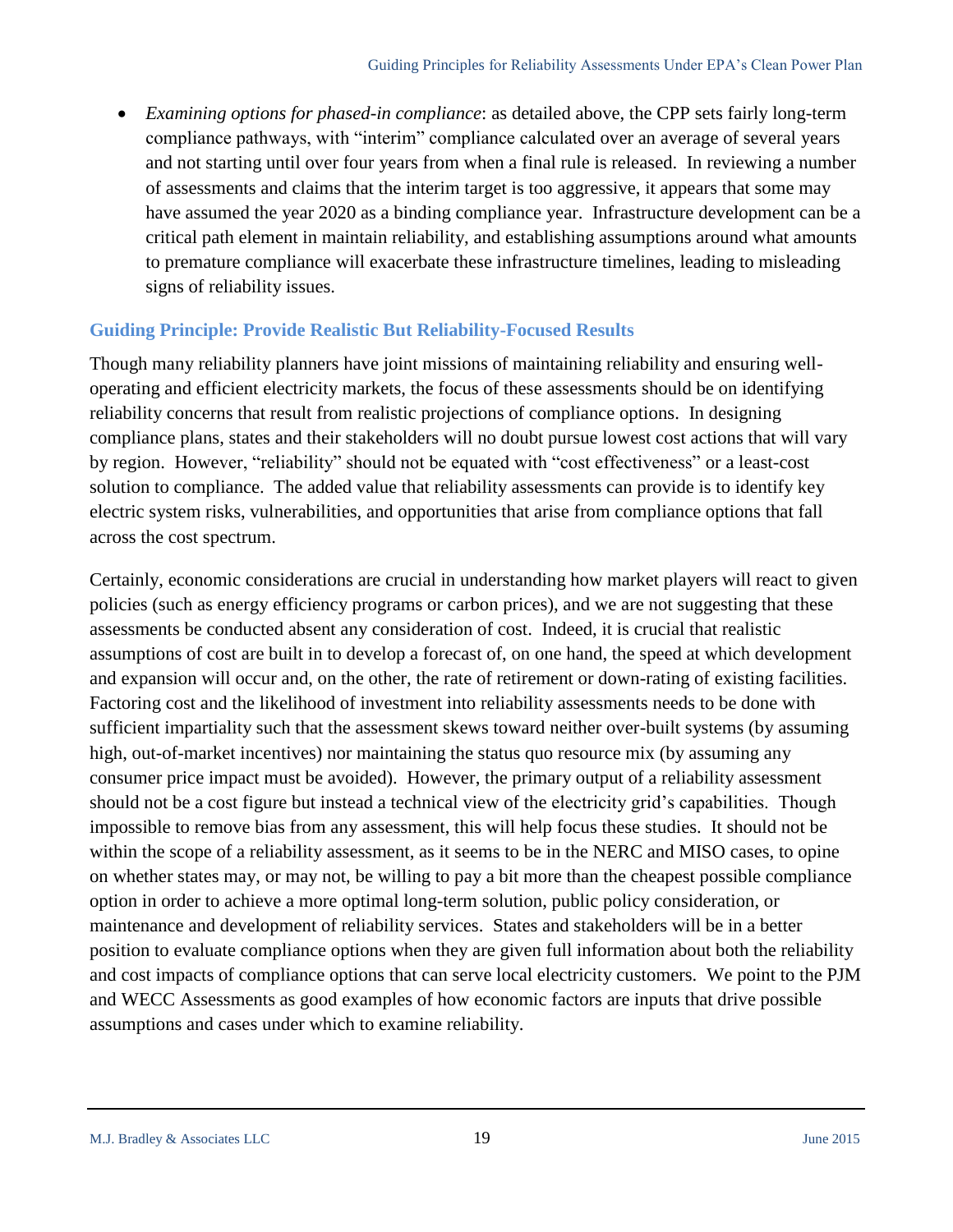#### <span id="page-24-0"></span>**Conclusions**

As we have seen throughout the last half century, environmental standards can coexist with electric reliability. As our grid undergoes update and change, the toolkit to maintain reliability continues to improve. The CPP, through its flexible design, can take advantage of existing and emerging practices to support reliability on the path toward a clean, more efficient, electric industry.

To assist in this continuing transition, we must have a clear way to identify, plan for, and address reliability issues. Crucial to this will be reliability assessments conducted on a national and regional level that provide a consistent, productive, and comprehensive view of reliability. To that end, we encourage the industry and its stakeholders to utilize a standardized set of guiding principles for use in undertaking these important assessments. We recommend the following six guiding principles:

- 1. Utilize a transparent process. Organized and focused stakeholder involvement will help incorporate up-to-date assumptions, create consistency across assessments, sanity check initial results, and ensure that reliability assessments are based in objective facts and data.
- 2. Reflect existing status of the grid in modeling assumptions. In setting the assumptions for the analysis, both in a reference case and CPP compliance scenarios, a reliability assessment must incorporate key elements of the electric grid's ongoing transformation that will drive assumptions on, for example, renewable development, ongoing generation and infrastructure improvement, and energy demand and energy efficiency.
- 3. Clearly identify base case and context. Actions to comply with the CPP will build upon existing electric sector trends and will take advantage of already in progress planning and infrastructure development to address reliability needs. Policymakers must understand the portion of activity that they can directly affect through their CPP compliance activities. Reports must clearly indicate if the conclusions are based on combining the incremental impacts of the CPP with the ongoing changes reflected in the reference case, or if they are based on only the incremental impacts of the CPP.
- 4. Conduct sensitivity/probabilistic analyses where possible. Reliability studies should incorporate multiple sensitivities or a probabilistic analysis around key inputs of future conditions that are based on forecasts, including electricity demand, fuel prices, and development costs. Assessments should be careful to avoid only focusing on a low probability/high risk scenario.
- 5. Reflect the flexibility of compliance options under the CPP. The proposed CPP provides significant flexibility that will allow states to adjust their compliance approaches to maximize reliability and minimize cost. Assessments should reflect this flexibility in model design through methods such as allowing a range of compliance options (e.g., natural gas dispatch,

M.J. Bradley & Associates LLC 5. 20 June 2015